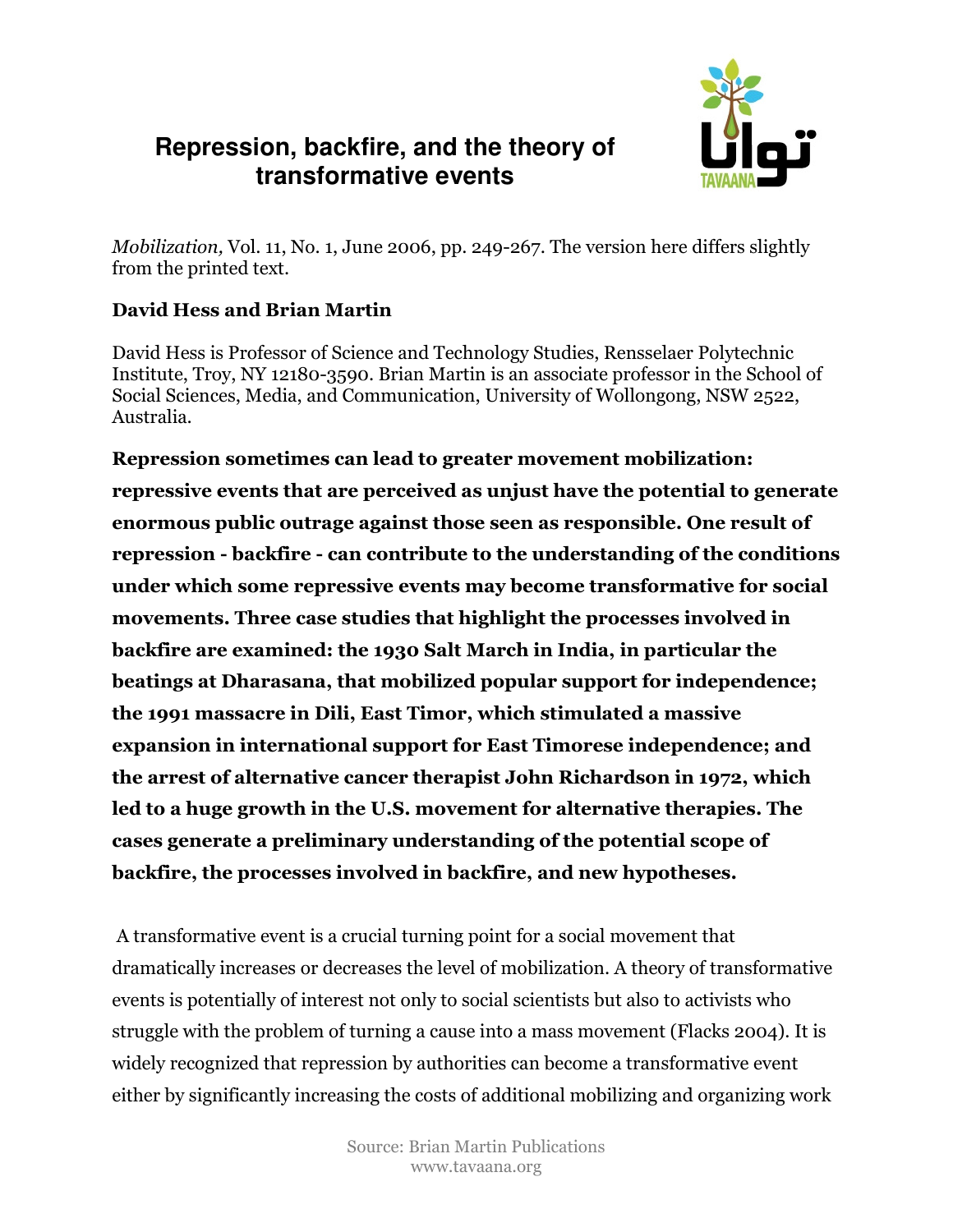(Tilly 1978: 100-102) or by leading to greater mobilization (McAdam, Tarrow, and Tilly 2001: 69).

We develop an analysis of repressive events that lead to "backfire": a public reaction of outrage to an event that is publicized and perceived as unjust, and we study the processes associated with backfire, which include the management of backfire by authorities and the opposing moves from social movements. In most cases elites use techniques that can defuse mobilization, but sometimes the techniques fail badly. Depending on how successful elites are at controlling backfire, authorities may defuse public opposition or open political opportunities for mobilization. In the tradition of Marx's (1979) typology of "strategies and tactics intended to facilitate or damage social movements," we develop a typology of five strategies used by elites and authorities to prevent or manage backfire. Our goal is to theorize the role that the media and publicopinion management play in transforming repression into transformative events. We aim not merely to contribute to social movement theory but to offer practical and tactical insights that may be of use to movement activists.

McAdam and Sewell (2001), Morris (2004), and Moyer, McAllister, Finley, and Soifer (2001) define transformative events as turning points in the history of a social movement. In the case of the U.S. civil rights movement, they point to the Montgomery bus boycott and the Greensboro sit-ins as exemplars. In the case of the Iranian revolution, a cluster of events in August and September 1978, including the Abadan cinema burning, have also been described as transformative events (Rasler 1996). Moyer et al. (2001) argue that such "trigger events" follow a period of organizational groundwork and precede a "take-off" of mobilization. McAdam and Sewell (2001) note that transformative events can also be negative in the sense of leading to demobilization or collapse, and that the interpretations assigned to the event by participants and observers determine its transformative potential.

Although the categories of backfire and transformative events are independent, we are interested in their overlap. Backfire may occur around censorship, police brutality, or other kinds of repressive events that are perceived as unjust and generate public

> Source: Brian Martin Publications www.tavaana.org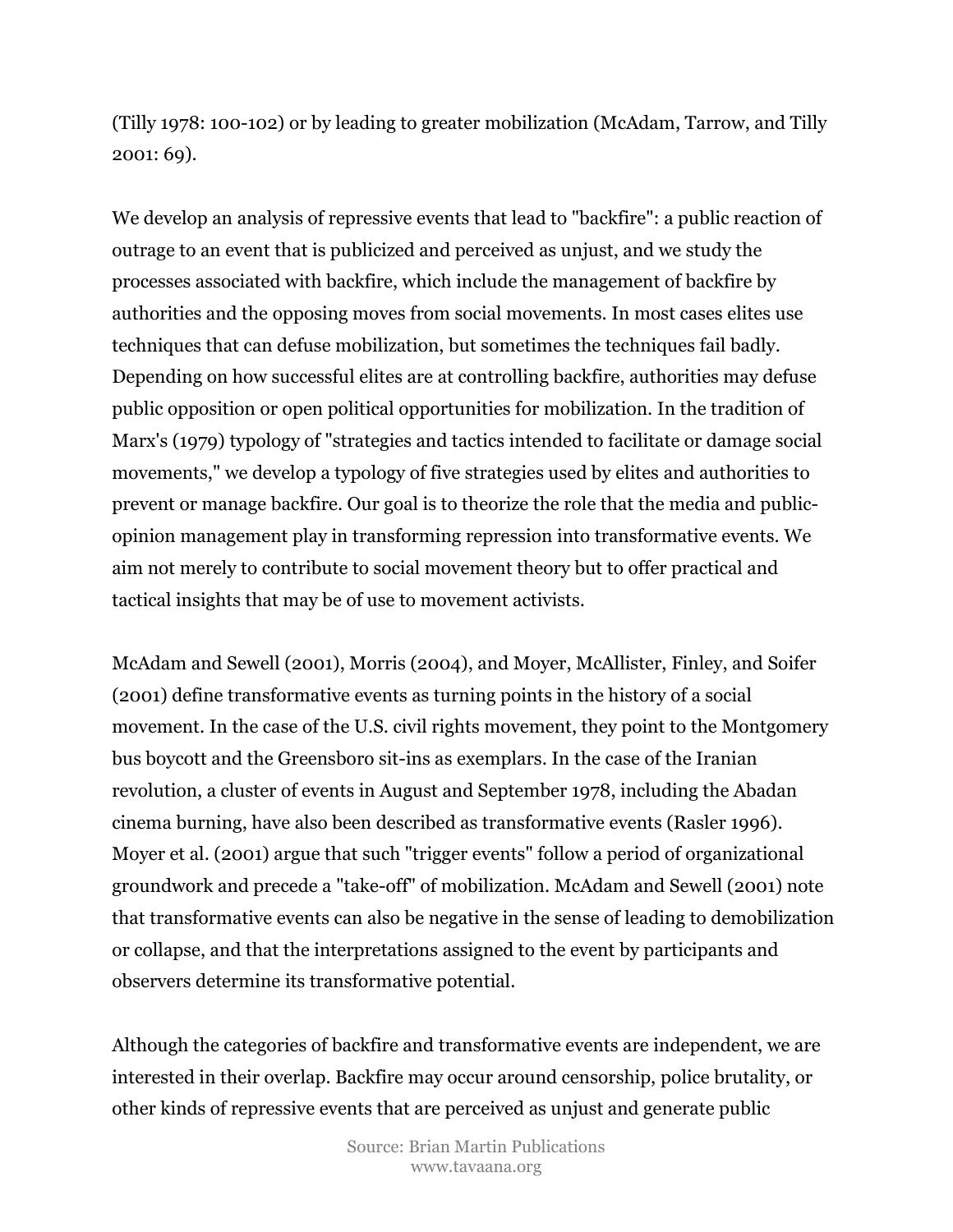concern without necessarily being directly linked to social movements. An example is the beating of Rodney King by Los Angeles police in 1991, which generated enormous outrage, much of it directed against the Los Angeles Police Department. King was not a nonviolent protester, nor did the beating occur as a response to social movement action (Martin 2005). Likewise, transformative events in the history of social movements are not always associated with backfire. Examples include mass rallies that show the strength of a social movement but are not directly in reaction to a specific event that is perceived as unjust; mobilization around natural or technological disasters, such as Chernobyl, where incompetence rather than injustice was the key behind the grievance; and spillover from transformative events in other social movements, such as a democratic revolution in a neighboring country.

One of the key mechanisms for generating backfire is public outrage at repressive events. This connects with a major debate in social movement research about the effects of repression on mobilization (Davenport, Johnston, and Mueller 2005). Some argue that as represssion escalates, it can dampen protest (e.g., Olzak, Beasley, and Oliver 2003) and increase the use of weaker forms of protest by strong actors (Titarenko, McCarthy, McPhail, and Augustyn 2001). Conversely, the absence of repression can open political opportunities and spur on large protest waves (della Porta 1995; della Porta and Diani 1999: 210). Activists too have long recognized the negative effects that "state crime" and "state terrorism" have on protest mobilization (e.g., Chomsky and Herman 1979; Ross 2000; Stohl and Lopez 1984).

Harsh repression may drive portions of the movement underground (Zwerman, Steinhoff, and della Porta 2000). Authorities who have experienced backfire due to excessive repression may strategically divide a movement by repressing a movement's radical wing and using accommodationist tactics for the moderate wing (Koopmans 1993) or for groups with which the state is more sympathetic (White 1999). Indeed, the state may legally recognize moderates and incorporate them into the political system, directly through negotiation, or indirectly through toleration of their peaceful protests (Koopmans 1993; Tarrow 1998).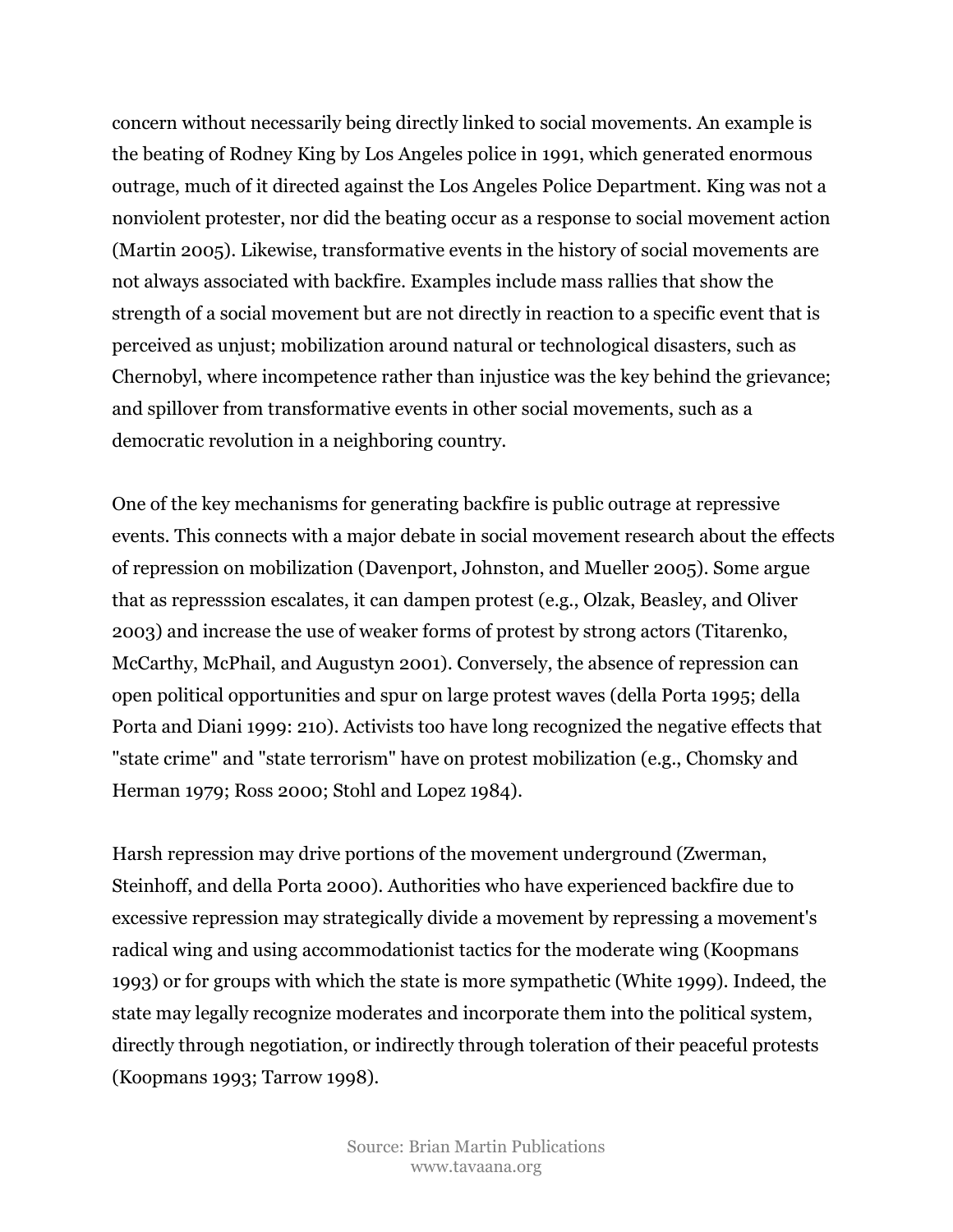Others argue that repression can lead to new mobilization - as we are claiming via backfire and transformative events. Violent repression of a peaceful movement can generate public outrage and escalate a movement, in contrast with the dampening effect of legal or institutional means of repression (Barkan 1984; Koopmans 1997). If the violent repression is seen as illegitimate, people are exposed to repression, and they are integrated into protest networks, then micromobilization processes can be activated (Opp and Roehl 1990). Given the lag before which micromobilization takes place, repression may have a short-term negative effect and long-term positive effect on movement mobilization (Rasler 1996). Authorities may also reduce violent repression when they are in the media spotlight (Wisler and Giugni 1999), and they may utilize disinformation and engage in media manipulation to discredit a movement (Marx 1979). In turn, media attention tends to be more sympathetic to protestors who have a rightsbased or instrumental agenda rather than a countercultural or collective identity emphasis, and violent repression of a rights-based movement can generate public outrage (Wisler and Giugni 1999).

We argue that for a repressive event to generate backfire, two factors must be present. First, an audience must perceive the event to be unjust. Violent repression of a social movement with claims that are widely perceived to be legitimate is one example of a situation that some people will perceive as unjust, particularly in a civil rights scenario for instrumental movements (della Porta and Reiter 1998: 18; Wisler and Giugni 1999). Second, information about the event or situation needs to be communicated effectively to receptive audiences that are substantial enough that authorities must take their outrage into consideration. In the case of the Rodney King beating, television broadcasts of a videotape taken by observer George Holliday were crucial to backfire; there had been many far more serious beatings by Los Angeles police officers and police officers from other agencies that were not widely known and therefore generated little or no public outrage.[1]

The existence of backfire has been commented on in passing in the social movement literature (e.g., Wisler and Giugni 1999), but its dynamics as a process have not been extensively explored (although some discuss backlash, such as Francisco 2004, 2005 ).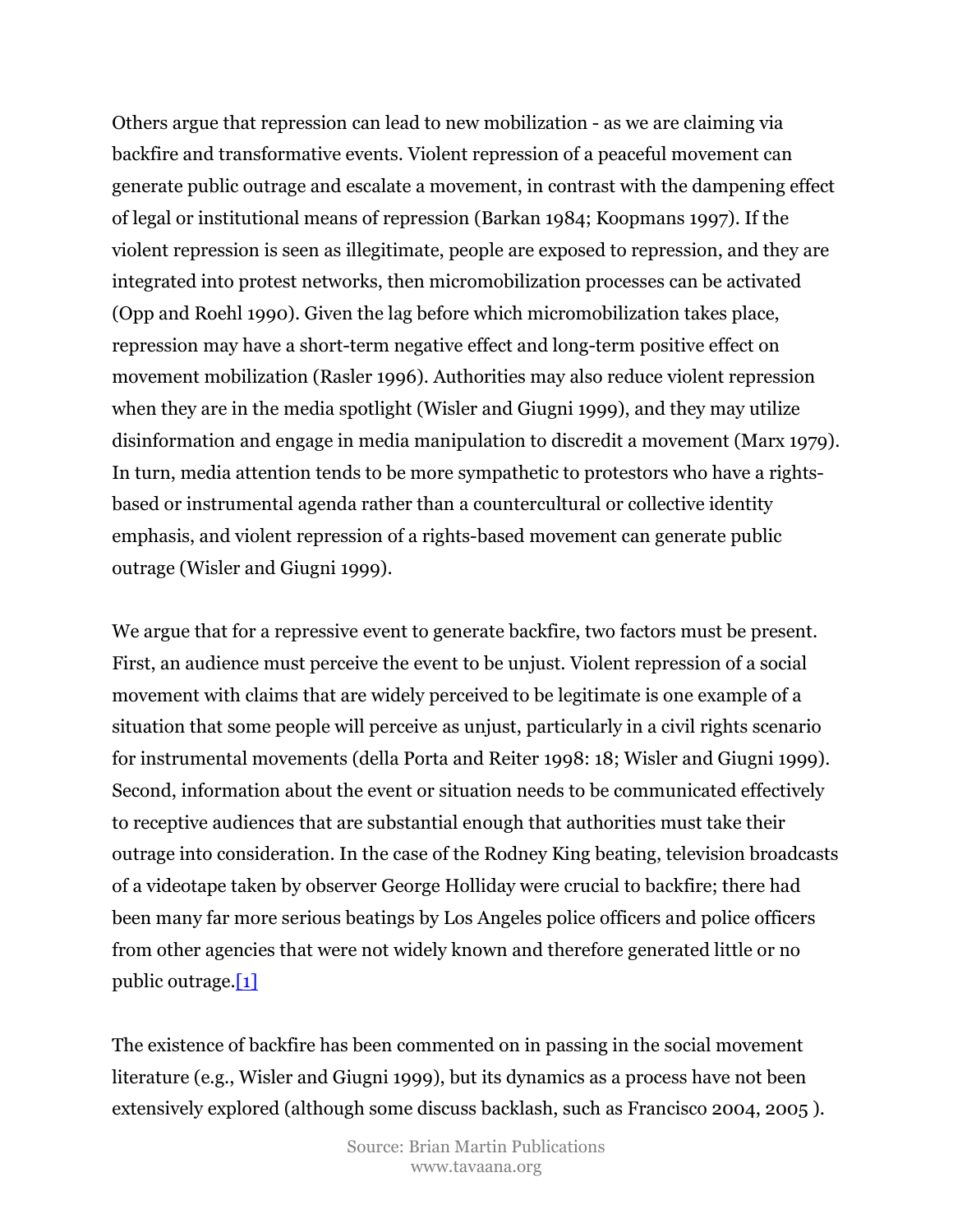The nonviolence and peace literature has also touched on issues related to backfire, and its insights can be integrated with those of the social movement literature. We are especially interested in the existence of "moral shock" as the starting point of a public reaction (Jasper 1997, 1998; Jasper and Poulsen 1995). For example, Smith (1996) found that a key factor in recruitment into the U.S. Central American peace movement, which had strong religious roots, was "moral outrage." He also delineated several factors that were important in producing outrage, including religious murders (such as the assassination of Archbishop Oscar Romero in 1980), refugee stories, and visits by activists and political officials to Central America.

A historically recurring form of backfire occurs when excessive police or military violence is directed at peaceful protesters (Barkan 1984). Examples include the 1905 "Bloody Sunday" massacre in Tsarist Russia and the 1960 Sharpeville massacre in South Africa. In these and other cases, state violence strengthened the opposition. Leading nonviolence researcher Gene Sharp (1973) has called this process called "political jiujitsu," an analogy to the sport of jiu-jitsu in which the opponent's power is used against them. Political jiu-jitsu is one stage in what Sharp (1973: 447-817; 2005: 357-430) calls "the dynamics of nonviolent action." Other stages include laying the groundwork, mounting a challenge that brings repression, maintaining solidarity in the face of repression, and redistributing power. Sharp's political jiu-jitsu has also been called the "paradox of repression" (Schock 2005; Smithey and Kurtz 1999). In a similar way, McAdam (1999) uses the expression "critical dynamic" to refer to the way U.S. civil rights protesters used the violent response of white supremacists to prompt the federal government to intervene on behalf of the protesters, which was one facet of political jiujitsu in the civil rights movement (Sharp 1973: 670-671, 689-690).

The concept of "backfire" can be viewed as an expansion of Sharp's political jiu-jitsu on two dimensions. First, as our third case study demonstrates, backfire can occur not only in reaction to violent state repression but also in reaction to imprisonment, censorship, and lawsuits (Jansen and Martin 2003, 2004; Martin 2004; Martin forthcoming). Second, we view backfire as a political process that includes authorities' tactics to manage, inhibit, or promote outrage, and which contentious actors typically attempt to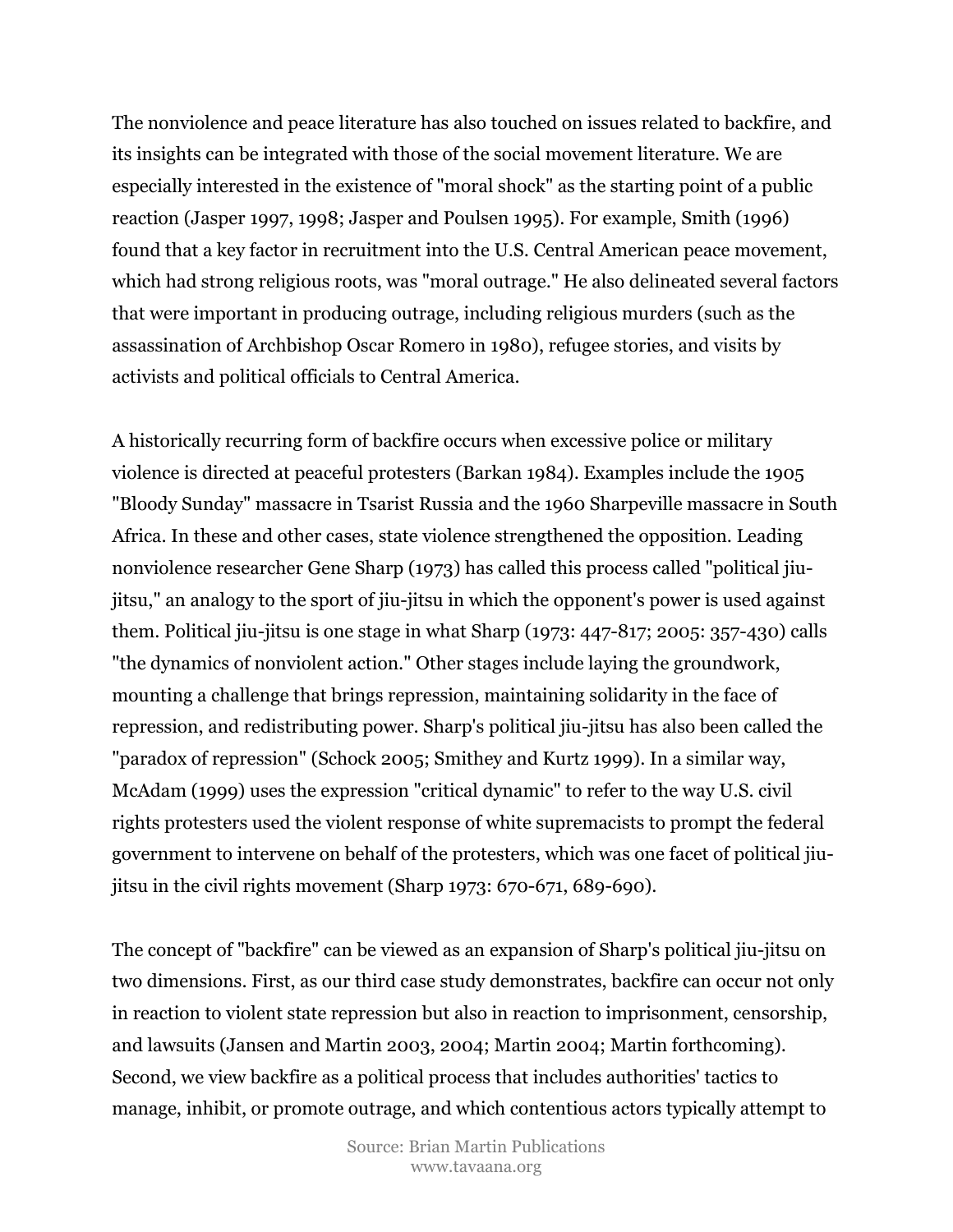oppose. Specifically, we identify five of these tactics that occur across a variety of situations:

\* Covering up the situation, including censorship of media coverage;

\* Stigmatizing the target so that the repressive action seems legitimate or less offensive to audiences;

\* reinterpreting the event as something other than an attack (e.g., presenting it as selfdefense against protesters or as legitimate law enforcement behavior);

\* obtaining authoritative assessments, typically by marshalling statements by experts or officials, setting up a formal inquiry, or developing some other official analysis of a more general situation (e.g., setting up an independent commission or scientific review), thus legitimating the event; and

\* intimidating and/or bribing participants and witnesses (Jansen and Martin 2004; Martin 2004).

In this essay, we provide three case studies that allow an investigation into the dynamics of backfire, particularly in terms of analyses of tactics and countertactics. We explore how a double "legitimation battle" helps determine the extent to which an incident of perceived injustice can be turned into a transformative event. The first of these two battles occurs when elites and social movement leaders clash over the legitimacy of the repression and subsequent investigations and cover-ups. The second occurs when elites and social movement leaders battle over the legitimacy of the means and ends of the social movement. This second battle may include the extent to which social movement goals are aligned with general societal commitments to values such as democracy and justice, but they may also include arguments over factual or knowledge-oriented claims by the social movement. However, the tactics of backfire struggles go beyond battles over legitimation. The mechanism of cover-up aims at preventing awareness of events; if successful, cover-up reduces or even eliminates the need to demonstrate legitimacy. At the other end of the process, intimidation and bribery can dampen the expression of outrage even for activity perceived as totally illegitimate.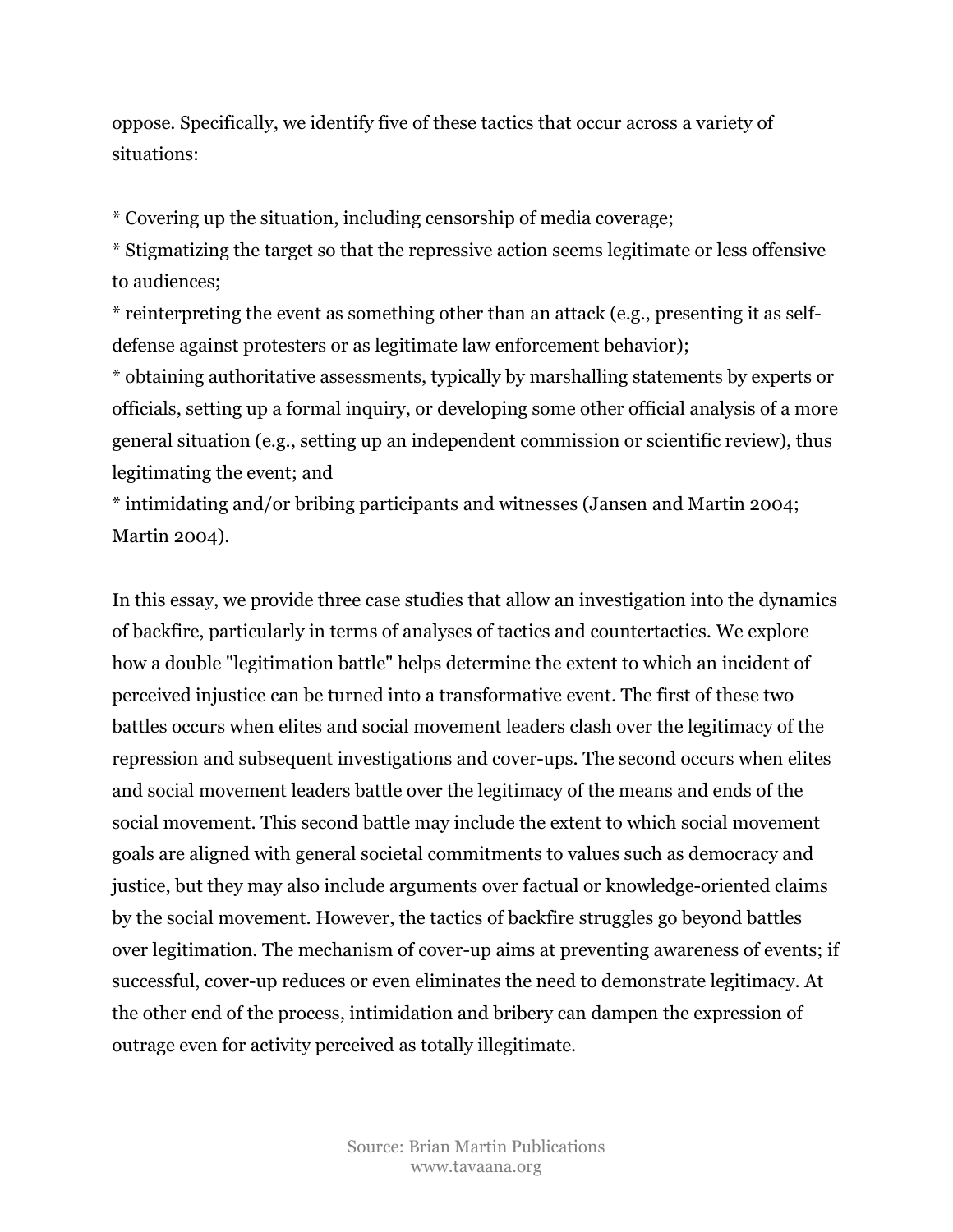The five techniques of inhibiting outrage inevitably work differently for different individuals and audiences. For example, reducing information about an atrocity may mean that it is covered only in specialist publications or mailing lists. Even for those who find out about the atrocity, there will be different responses, ranging from shock and horror that leads to participation in social action, through mild concern with no change in behavior, to overt approval for the atrocity. Similarly, attempts to devalue targets of attack will vary in effectiveness according to prior beliefs (such as racism) and a range of other factors, including commitment to a law-and-order or civil rights frame, as recognized in the literature.

Despite the diversity of audiences and responses, there are some patterns that stand out, including - most relevant for our purposes - a strong likelihood that many people will be outraged by what they perceive as a gross injustice, and that some acts are regularly perceived as unjust (Moore 1978). Without some degree of commonality in response, the phenomenon of backfire would not be apparent. Thus, although we readily acknowledge diversity within audiences, it is the common patterns that are our focus of attention in this article.

To summarize our terminology, we have adopted "outrage" to refer to the reaction of individuals to events perceived as unjust, illegitimate, or otherwise inappropriate, notably events that involve political repression. We use the term "backfire" to refer to the ongoing, adverse reactions and mobilization generated by outrage, and the "dynamics of backfire" to refer to the techniques used that inhibit or promote this reaction. We examine three case studies to develop the hypothesis that backfire can play a role in generating transformative events for social movements.

### **METHODS**

This article does not treat backfire as a dependent variable that can be predicted by independent variables, nor does it assemble a large data set of cases of where backfire occurred and failed to occur with accompanying variables. Rather, our goal is to examine the extent to which the concept of backfire can be widely applicable across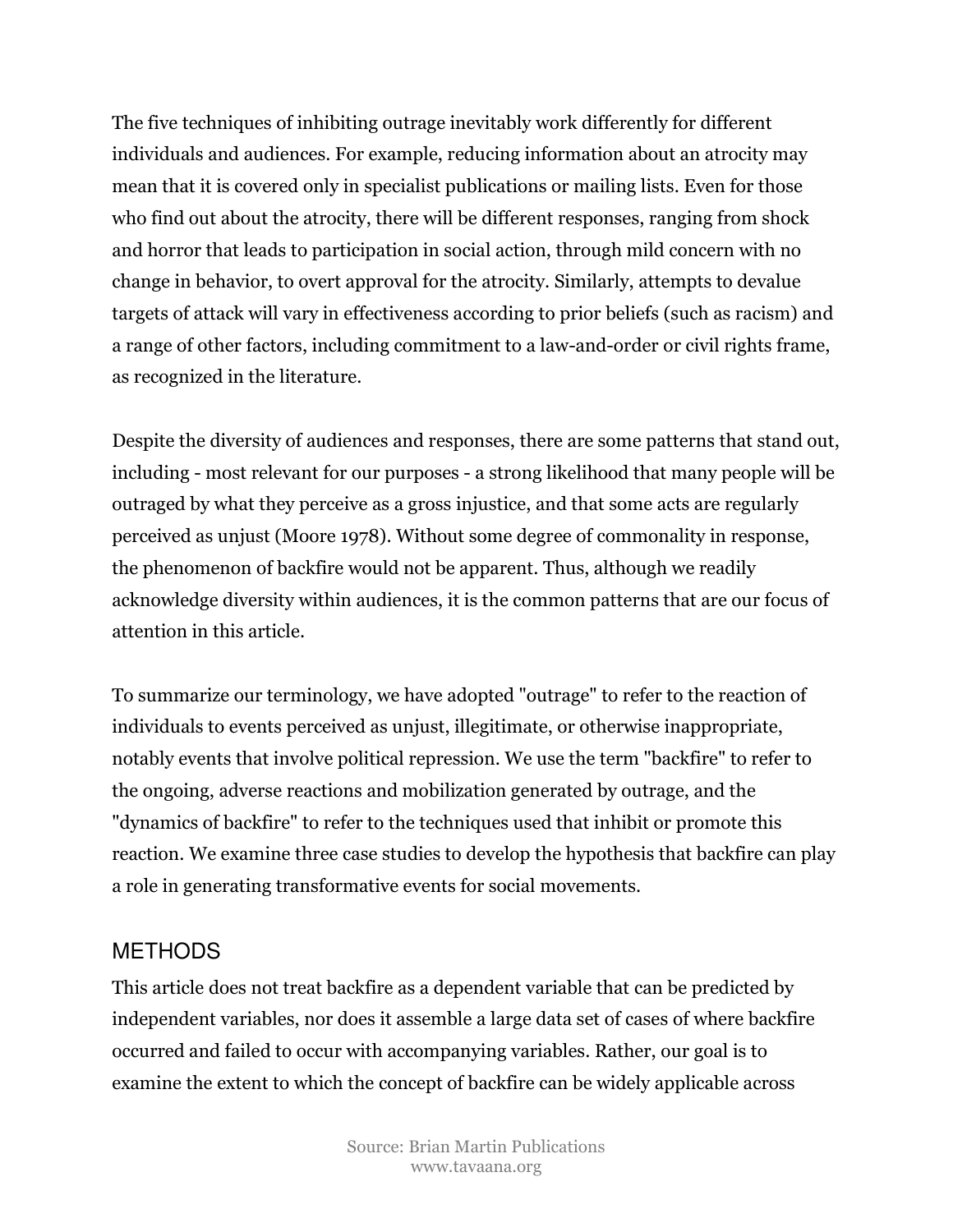different types of social movements and repression, and to generate hypotheses about how backfire is related to transformative events. Because the goal is exploratory, qualitative methods are most appropriate. The case history method is also appropriate for our second goal: to provide insights that may be of help to movement strategists who wish to take advantage of backfire or develop tactics to counter the techniques of backfire management.

The first case study is the 1930 Salt March in India, a transformative event in the struggle for India's independence from Britain and a canonical campaign in this history of nonviolent action. The second case is the massacre of peaceful protesters in Dili in 1991, a transformative event in the struggle for East Timorese liberation. The third case study concerns the 1972 arrest of U.S. physician John Richardson for using the natural substance laetrile in treating cancer patients, a transformative event for the movement for alternative cancer therapies. The last case moves well beyond Sharp's model to a case of perceived injustice based on the violent repression of nonviolent protestors to injustice based on an attack on medical freedom. At the conclusion of each case study, we make brief mention of a parallel case in which backfire was largely averted.

In presenting the three cases, we rely on historical accounts of well-documented events. The cases are selected to provide some sense of the scope of the application of the concepts and to explore the dynamics of backfire in the context of social movement mobilization. The cases involve a range of national settings (less developed countries and the U.S.), social movement types (independence movements and a health social movement), national political systems (British colony, territory occupied by a repressive state, and representative government), and types of repression that is perceived as unjust (beatings, massacre, and state arrest).

## THE INDIAN INDEPENDENCE MOVEMENT

India was conquered by Britain in the 1700s and turned into a profitable colony. Using divide-and-rule techniques to maintain dominance, the British took advantage of the deep cleavages in Indian society along lines of race, caste, religion, class, gender, and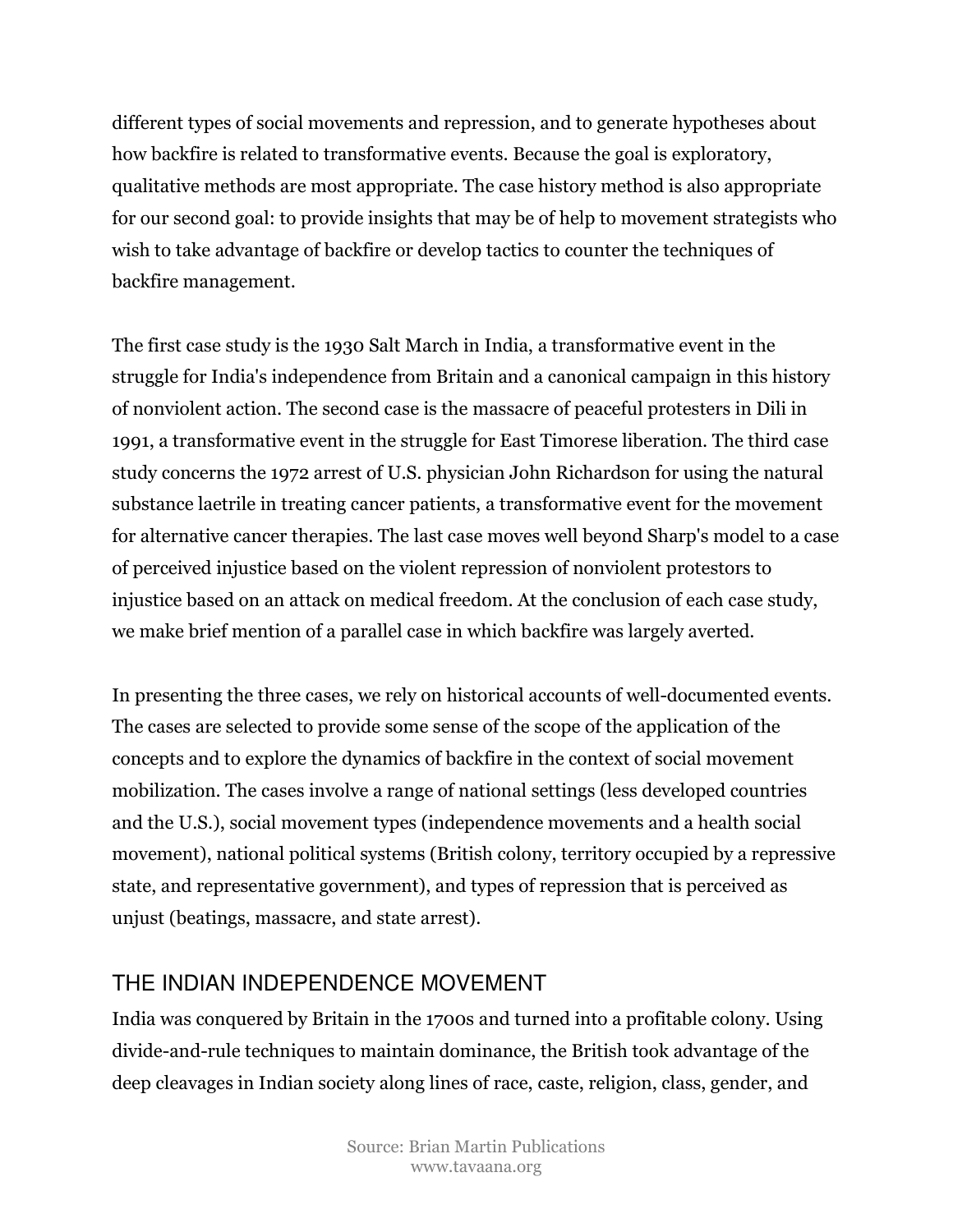language; many Indians were willing to work for the British. The key figure in the Indian independence movement was Mohandas Gandhi (Brown 1989). Born in India in 1869, Gandhi left for South Africa as a conventionally minded lawyer. His experiences with the oppression of Indians in South Africa, plus his reading and correspondence, led him to develop a distinctive method of struggle based around what we today call nonviolent action. With a reputation as a principled and fearless advocate of the oppressed, within a few years of his return to India in 1915, Gandhi was established as the de facto leader of the national independence movement, though his approach was regularly challenged by critics and leaders on the left.

In the 1920s and 1930s, Gandhi led numerous campaigns (Dalton 1993; Gandhi 1940), many of which can be used to illustrate backfire dynamics. We choose here to examine one of the highlights of the struggle, the 1930 Salt March, and to focus on the beatings at the Dharasana saltworks, an episode featured in the 1982 feature film Gandhi. In planning his campaigns, Gandhi thought deeply and consulted widely in order to pick a theme and a set of actions that would mobilize support and be awkward for the British. In 1930, he decided that salt would be a suitable target of campaigning. The British rulers maintained a monopoly on salt manufacture and imposed a tax on it. Because salt was a familiar substance and widely used, the salt monopoly and tax provided a grievance with potent symbolism. Rather than move immediately to civil disobedience by making salt, Gandhi led a 24-day march to the sea, stopping to give talks, rally support, and call on village officials to resign. The Salt March captured the public imagination and led to parallel actions across the country (Weber 1997).

The Viceroy, Lord Edward Irwin, was caught in a bind: if he arrested Gandhi before breaking the law, this would arouse indignation, but if he waited, the campaign would build more momentum. Irwin's concerns about making a repressive move that would backfire were apparent in a letter to his father:

> I am anxious to avoid arresting Gandhi if I can do so without letting a 'Gandhi Legend' establish itself that we are afraid to lay hands on him. This we clearly cannot afford. But at present there are no signs of that idea gaining currency. Apart from this, there is the undoubted fact that he is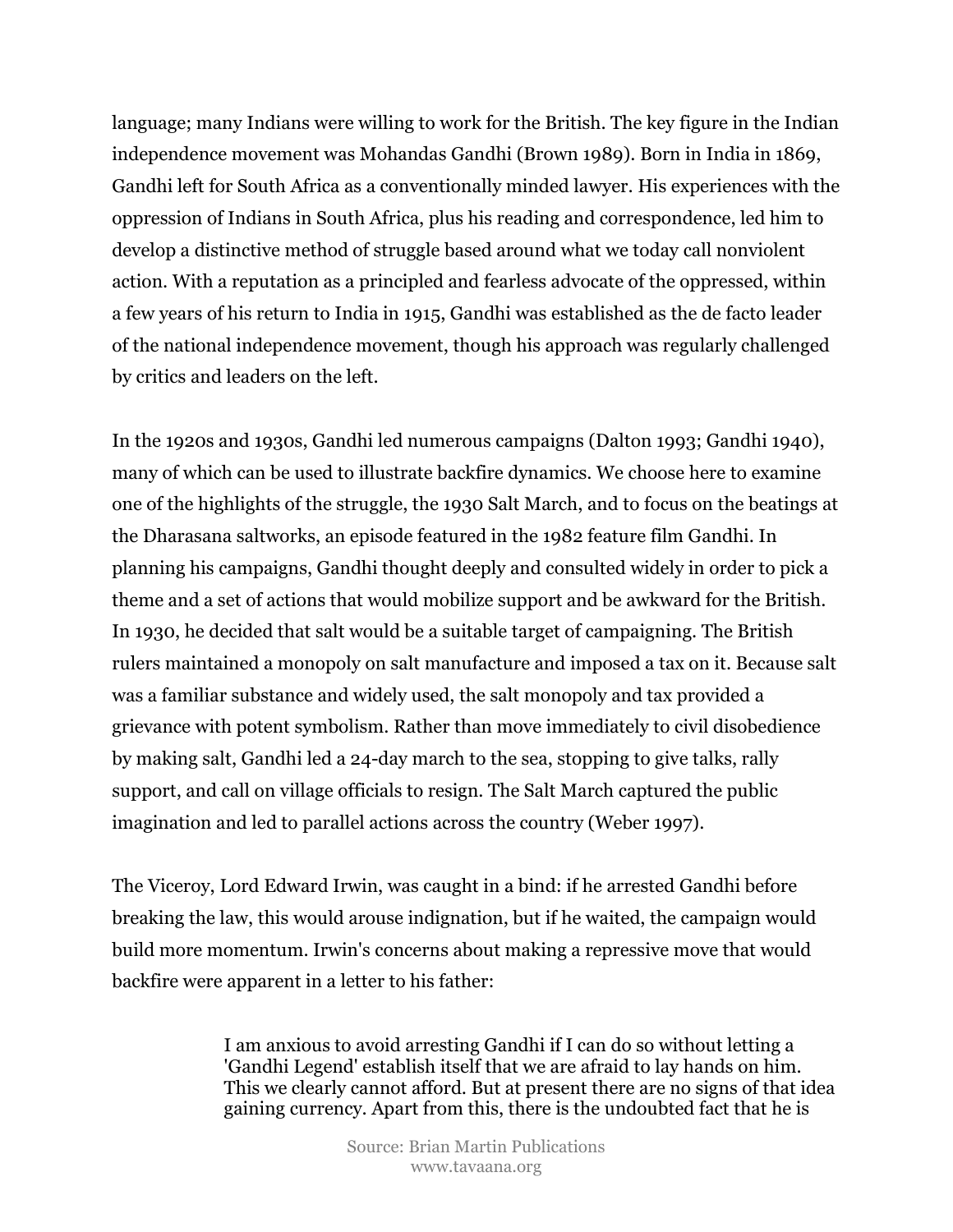generally regarded as a great religious leader rather than a politician and that his arrest, while it will certainly not make the world fall in half, would yet offend the sentiment of many who disagree with him and his policy. (Dalton 1993: 112).

At the conclusion of the Salt March, near the village of Dandi, Gandhi and the other marchers committed civil disobedience: they waded into the sea, scooped out symbolic lumps of mud, and later proceeded to extract salt by boiling sea water. But this was not the end of the campaign. The next stage was raids on salt works, symbols of the British monopoly. By this time, Gandhi had been arrested, so the campaign was led by other experienced activists in his group.

Outside the Dharasana saltworks, satyagrahis (i.e., nonviolent activists) came forward in groups, attempting to breach the walls of the salt works and to snatch some of the salt. They were met by native police, under the command of the British. What happened is best described in the words of journalist Webb Miller:

> In complete silence the Gandhi men drew up and halted a hundred yards from the stockade. A picked column advanced from the crowd, waded the ditches, and approached the barbed-wire stockade, which the Surat police surrounded, holding their clubs at the ready. Police officials ordered the marchers to disperse under a recently imposed regulation which prohibited gatherings of more than five persons in any one place. The column silently ignored the warning and slowly walked forward. I stayed with the main body about a hundred yards from the stockade.

> Suddenly, at a word of command, scores of native police rushed upon the advancing marchers and rained blows on their heads with their steel-shod lathis [batons]. Not one of the marchers even raised an arm to fend off the blows. They went down like ten-pins. From where I stood I heard the sickening whacks of the clubs on unprotected skulls. The waiting crowd of watchers groaned and sucked in their breaths in sympathetic pain at every blow.

> Those struck down fell sprawling, unconscious or writhing in pain with fractured skulls or broken shoulders. In two or three minutes the ground was quilted with bodies. Great patches of blood widened on their white clothes. The survivors without breaking ranks silently and doggedly marched on until struck down. When every one of the first column had been knocked down stretcher bearers rushed up unmolested by the police and carried off the injured to a thatched hut which had been arranged as a temporary hospital. (Webb Miller quoted in Weber 1997: 444-445).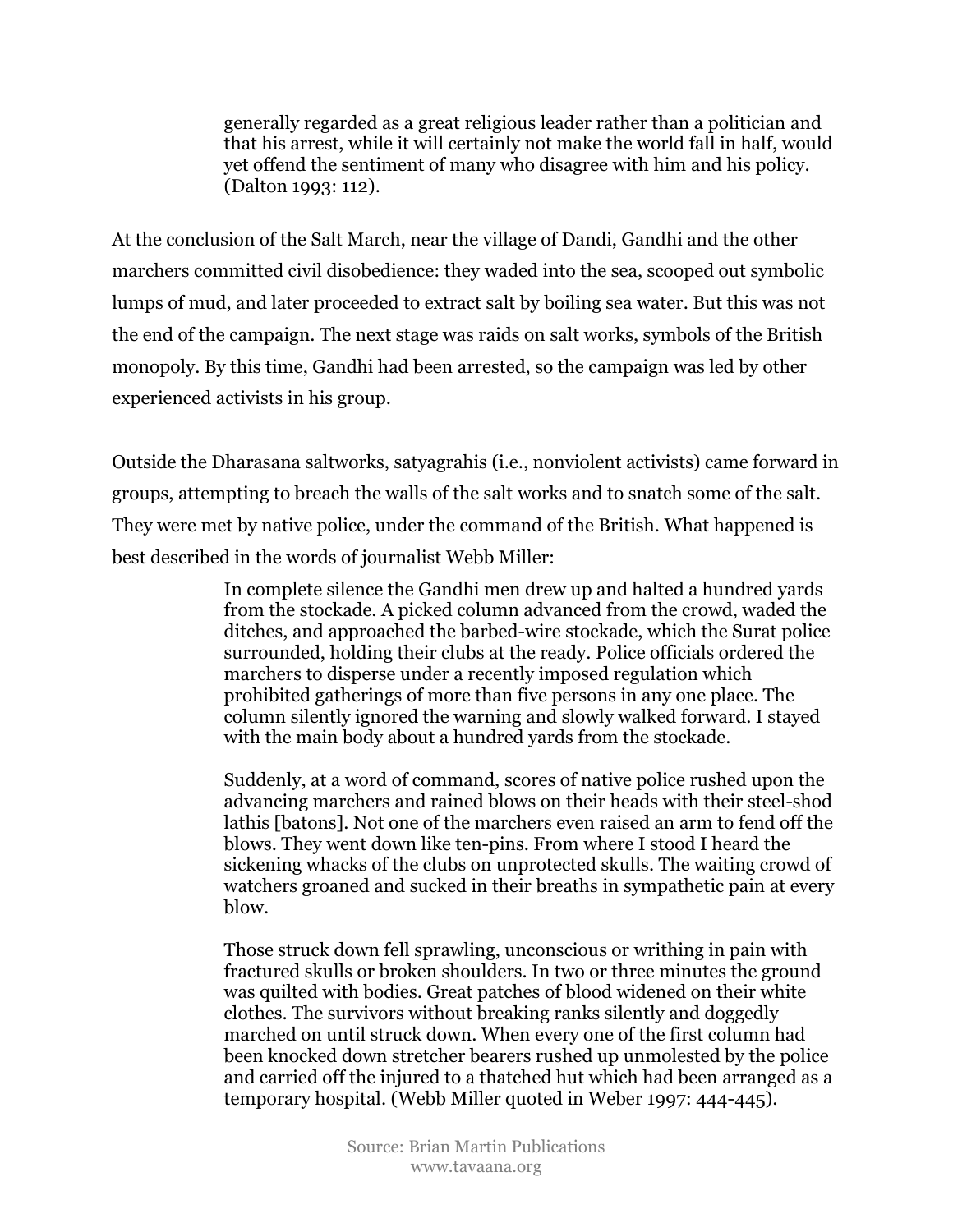The confrontation lasted many days, until it was ultimately called off by the organizers. In the classic book The Power of Nonviolence (1966 [1934]) Richard Gregg coined the term "moral jiu-jitsu" to explain how violent attacks on nonviolent protesters could be counterproductive. Gregg assumed that the attackers would be converted to the protesters' cause, but this did not seem to be the case when police were beating protesters at Dharasana. Instead, some of the police became infuriated by the lack of resistance and increased the severity of their beatings. Thomas Weber (1993, 1997), who made the most comprehensive study of the Salt March, concluded that the primary effects of the beatings were on the Indian masses and on public opinion in other countries. In India:

> Talking with those old enough to remember the heady days of 1930, the consistent response is that the event transformed the feeling in the country from one of pessimism to revolution, that nothing which could now be said about those times could possibly capture the intense sense of drama and wonder that surrounded the event, that the movement changed the face of India's history, that the country of before and after the Dandi March was not the same. (Weber 1997: 479).

The level of commitment inspired by the Salt March was a tremendous achievement, the enormity of which is suggested by the more than 60,000 Indians who were jailed for civil disobedience during the salt satyagraha according to official counts (Dalton 1993: 115).

The Salt March, and in particular the Dharasana beatings, also had a powerful effect on public opinion in Britain, the United States, and other countries, creating antagonism to British policy and support for Indian independence. Much of this was due to Miller's vivid reports. Miller's story, part of which was quoted earlier, was circulated by United Press, published in 1,350 newspapers, read out in the U.S. Congress, and reproduced by U.S. Gandhi supporters with more than 250,000 copies (Weber 1997: 404). The political impact of the Salt March was such that Time named Gandhi "Man of the Year" for 1930 (Dalton 1993: 107-108). Given the mobilization of public support in India and in other countries, it can be said that the Salt March was a transformative event for the Indian independence movement.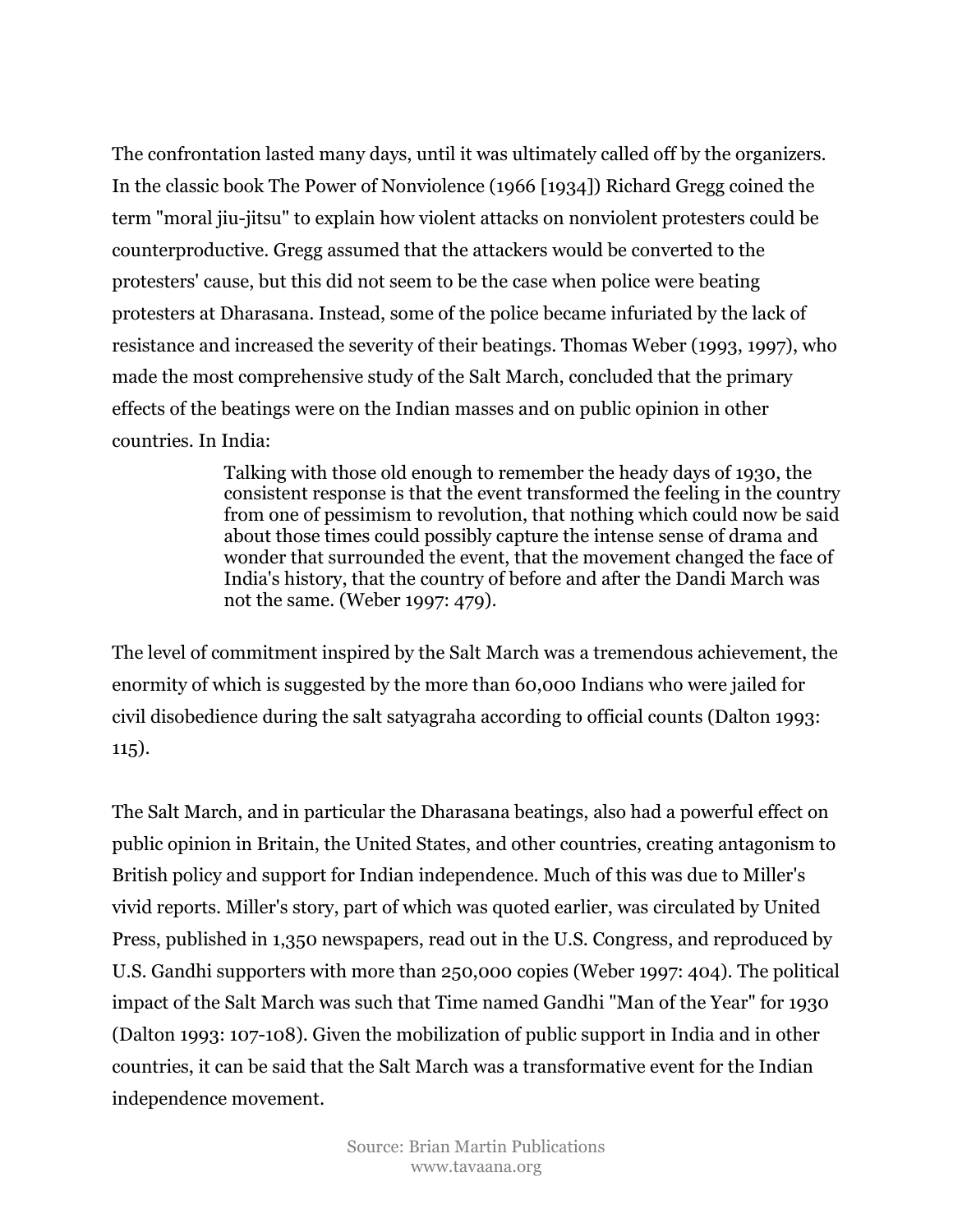It can also be said that the arrests and the Dharasana beatings backfired on the British rulers: rather than dampening willingness to resist, they encouraged it. We commented earlier that in backfire, three groups can be affected: the grievance group, the attacker group, and third parties. As we have already described, the grievance group, namely the Indian population, was greatly mobilized by the Salt March. Key members of the attacker group, such as Lord Irwin, were beset with indecision. Finally, the Salt March and the Dharasana beatings were the subject of widely circulated news stories internationally. It is reasonable to presume that public opinion was affected, though there were no polls at the time to measure the impact.

Understanding the Dharasana beatings as a case of backfire, we now examine how the British tried to inhibit outrage and prevent backfire. We look in turn at each of the five techniques of inhibition outlined earlier.

As noted above, the first technique is cover-up. As the Salt March proceeded, the British imposed media censorship throughout the country in an attempt to prevent other challenges to the salt laws. They also tried to stop Miller's reports from getting out of the country, even though the censorship law did not cover foreign correspondents. In one instance, Miller was alerted by an apparent Gandhi sympathizer that one of his cables had not been sent. Only after threatening to fly to Persia to file the story was his story cabled.

The second technique for mitigating backfire is devaluing the target, which was not an easy task given the principled nonviolence adopted by the satyagrahis. The government nevertheless attempted to ridicule the protesters, for example describing some as requesting "a tap or two on the back of the legs" so that they could return home with a good reputation (Weber 1997: 453).

The third technique involves attempts to reinterpret the events. After the beatings, the government denied that there was any brutality involved, claimed that there were no wounded satyagrahis in hospitals, and alleged that they were faking their injuries. More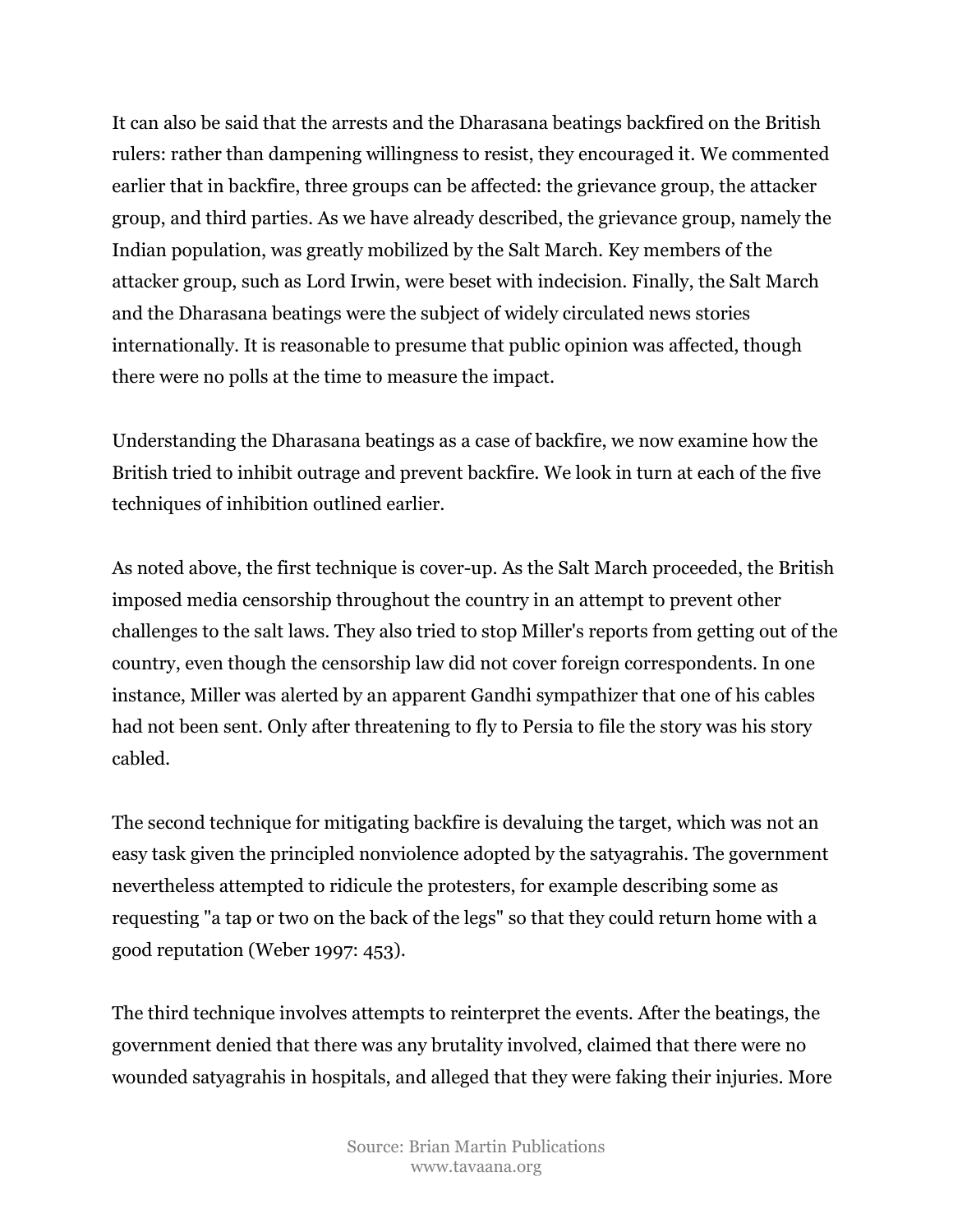generally, the government took the line that it was enforcing the law and ensuring order in the face of disruption.

The fourth technique uses official channels to try to create an appearance of justice. The arrest of Gandhi and other movement leaders was undertaken in accord with the law. The British government organized a conference in London to seek a settlement with the independence movement, though, according to Weber (1997: 461), "The negotiations yielded no tangible gains to the nationalist cause."

The fifth technique for dampening or averting backfire involves intimidation and bribery. The brutal beatings undoubtedly discouraged many supporters from participating, as did the possibility of arrest. Likewise, the reality or possibility of employment maintained the loyalty of most native police and other functionaries. The British used all five techniques for inhibiting and manage outrage, but they were unsuccessful. Censorship did not prevent news of the campaign from circulating inside and outside India; attempts to denigrate satyagrahis had little impact given their principled stand; government lies were countered by independent accounts; laws and failed conferences did little to give an appearance of justice; and intimidation and bribery, though influencing some potential participants, were not enough to prevent an effective campaign.

A comparison can be made to an independence struggle in another British colony, Kenya, in the 1950s. Here, the British used extremely repressive measures against the Kikuyu population, including suspension of civil liberties, detention (usually without trial) of tens or hundreds of thousands, collective punishment, more than 1,000 executions following imposition of the death penalty, systematic torture of detainees, and killing of tens of thousands of people. Yet these horrific actions caused relatively little public concern: "Back in Britain there would be no soul-searching or public accounting for the crimes perpetrated against the hundreds of thousands of men and women in Kenya" (Elkins 2005: 363). The British covered up their actions, including massive destruction of records. They successfully stigmatized their opponents, the Mau Mau rebels, as ruthless savages. They interpreted their own actions as a necessary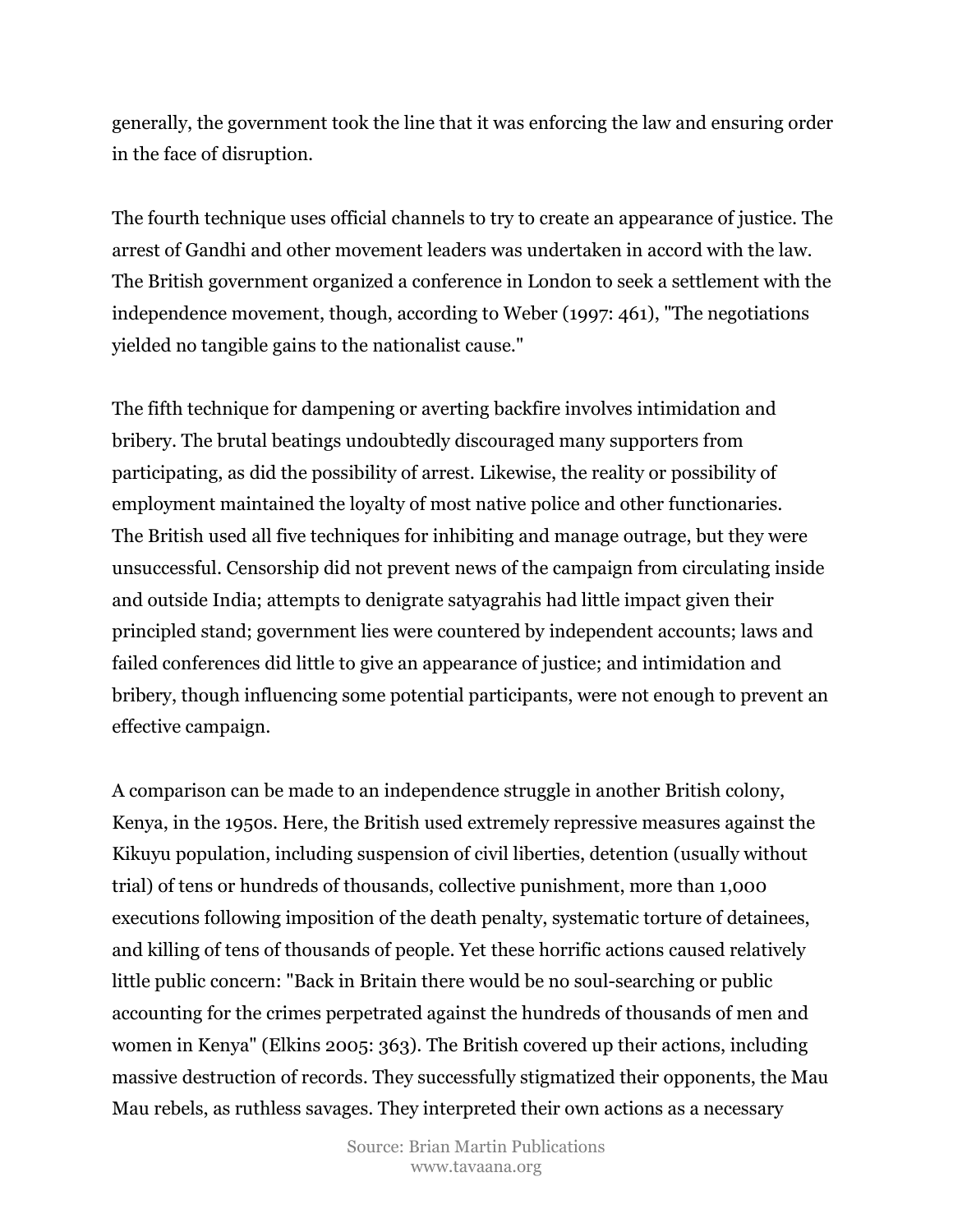defense against a fearsome enemy. They used laws to justify much of the repression. Finally, they supplemented the repression with opportunities for Kikuyu who supported the British (Anderson 2005; Edgerton 1989; Elkins 2005). A key difference from India is that the Mau Mau in Kenya themselves used brutal methods (although the rebels' violence was greatly exceeded by that of the British).

# THE EAST TIMORESE LIBERATION MOVEMENT

East Timor was colonized by the Portuguese in the 1500s, whereas most of the remainder of the Indonesian archipelago was later colonized by the Dutch. After Indonesia obtained independence in 1949, East Timor remained a Portuguese colony. In 1974, the Portuguese fascist government was toppled in a military coup, enabling Portuguese colonies such as Angola to gain independence. In East Timor, the organization Fretilin declared the colony's independence and was poised to take power when, in December 1975, Indonesian military forces invaded and occupied the small territory (Joliffe 1978; Kohen and Taylor 1979).

The conquest and occupation was brutal. Members of Fretilin retreated to the mountainous hinterland and began a guerrilla resistance, a move that caused significant casualties among Indonesian troops but exacted a far more horrific toll among East Timorese fighters and civilians. Inner parts of East Timor were blockaded by the Indonesians. A commonly cited estimate is that warfare and starvation led to the death of perhaps one-third of the pre-war population of 700,000.

From the onset of the invasion, there was significant international opposition, with repeated motions in the UN General Assembly condemning the occupation as illegal. Only one government, Australia, ever recognized Indonesia's occupation as a legal incorporation of East Timor. But the UN took no action, nor did major governments. The Australian, British, and U.S. governments, among others, sold weapons and provided training to the Indonesian military (Pilger 1994).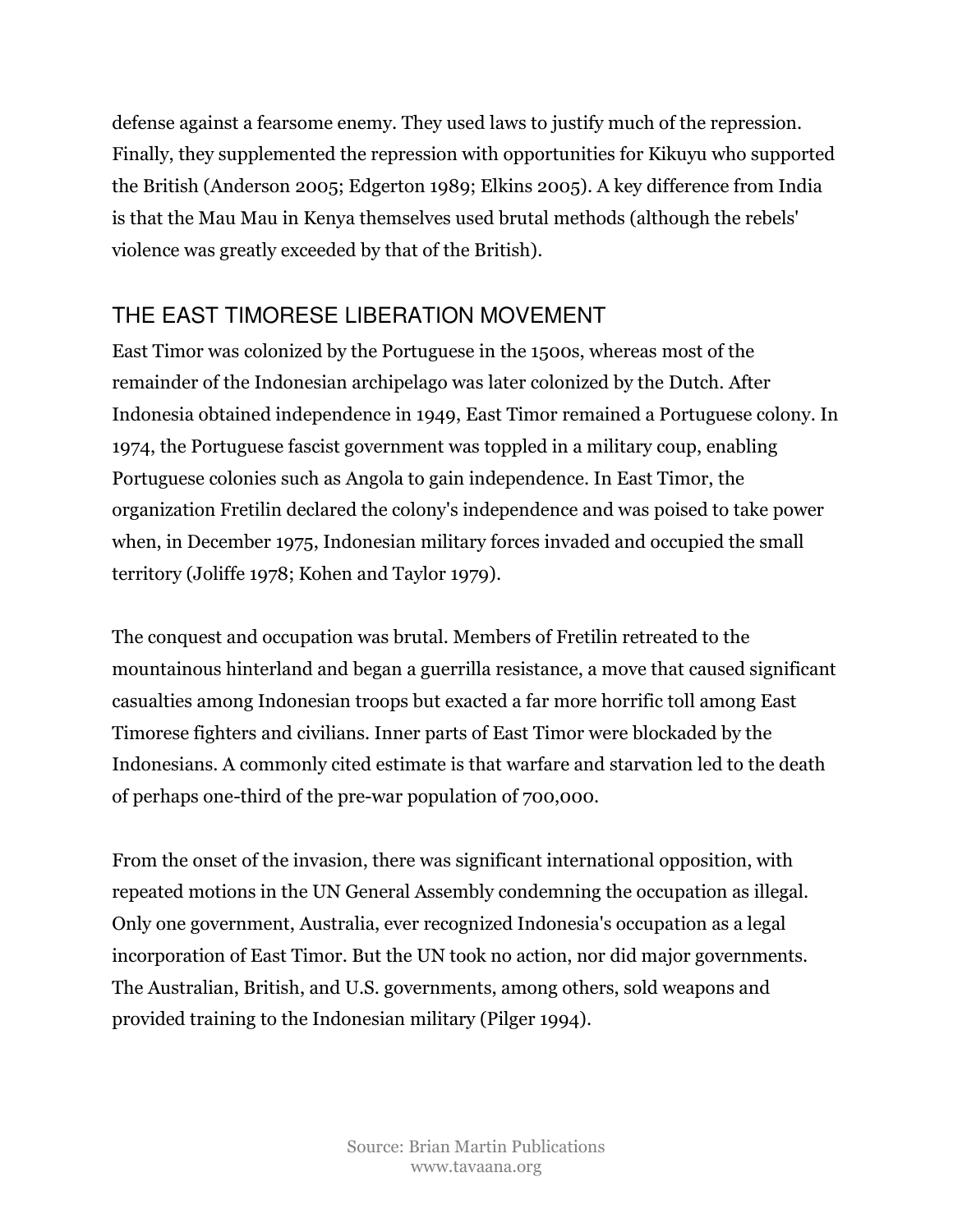At a grassroots level, there was significant opposition to the Indonesian occupation in several countries, including Australia, Britain, Portugal, and the U.S. However, it proved difficult to raise the profile of the issue, despite vigorous efforts by prominent figures such as Noam Chomsky (Chomsky and Herman 1979). From a backfire perspective, there were two major obstacles to movement mobilization. First, unlike the Salt March in India, the East Timorese struggle was perceived as a war in which violence was exercised by both sides. The Indonesian military had an overwhelming advantage in terms of troops and weapons, and it committed far more atrocities, but because Fretilin was committed to armed struggle, there was no great qualitative divide between the methods used by each side, thereby reducing the perception of injustice. Hence the major injustice was seen as the illegality of the occupation rather than the means used to maintain it. Second, the Indonesian occupiers exercised effective control over information, preventing nearly all communication between Fretilin and the rest of the world. Initially, short-wave contact was maintained via a transmitter in northern Australia, but the Australian government closed it down. Although some East Timorese were able to leave and share their experiences, their testimony lacked immediacy, authority, and vividness, which limited backfire.

In the late 1980s, Fretilin reconceived its strategy in order to unify the opposition within East Timor and to build international support (Fukuda 2000). Rather than concentrate on armed struggle in the countryside, the new emphasis was on nonviolent urban resistance, with a priority on protests during visits by foreign dignitaries. Fretilin resolved not to launch attacks but to use arms only defensively. This new approach maximized the likelihood that Indonesian repression would backfire. Indonesian atrocities committed against peaceful protesters would be seen as clearly unjust, and visits by dignitaries would increase the prospect of international media coverage. A visit by Portuguese members of parliament was scheduled for late 1991, and East Timorese liberation supporters planned a major protest in Dili, the capital. But the visit was called off at the last moment due to protocol disagreements. During a confrontation around this time, an East Timorese youth, Sebastião Gomes, was killed. His funeral, held two weeks later, provided an occasion for the preplanned protest. On November 12, thousands of people joined the funeral procession, which was surrounded by Indonesian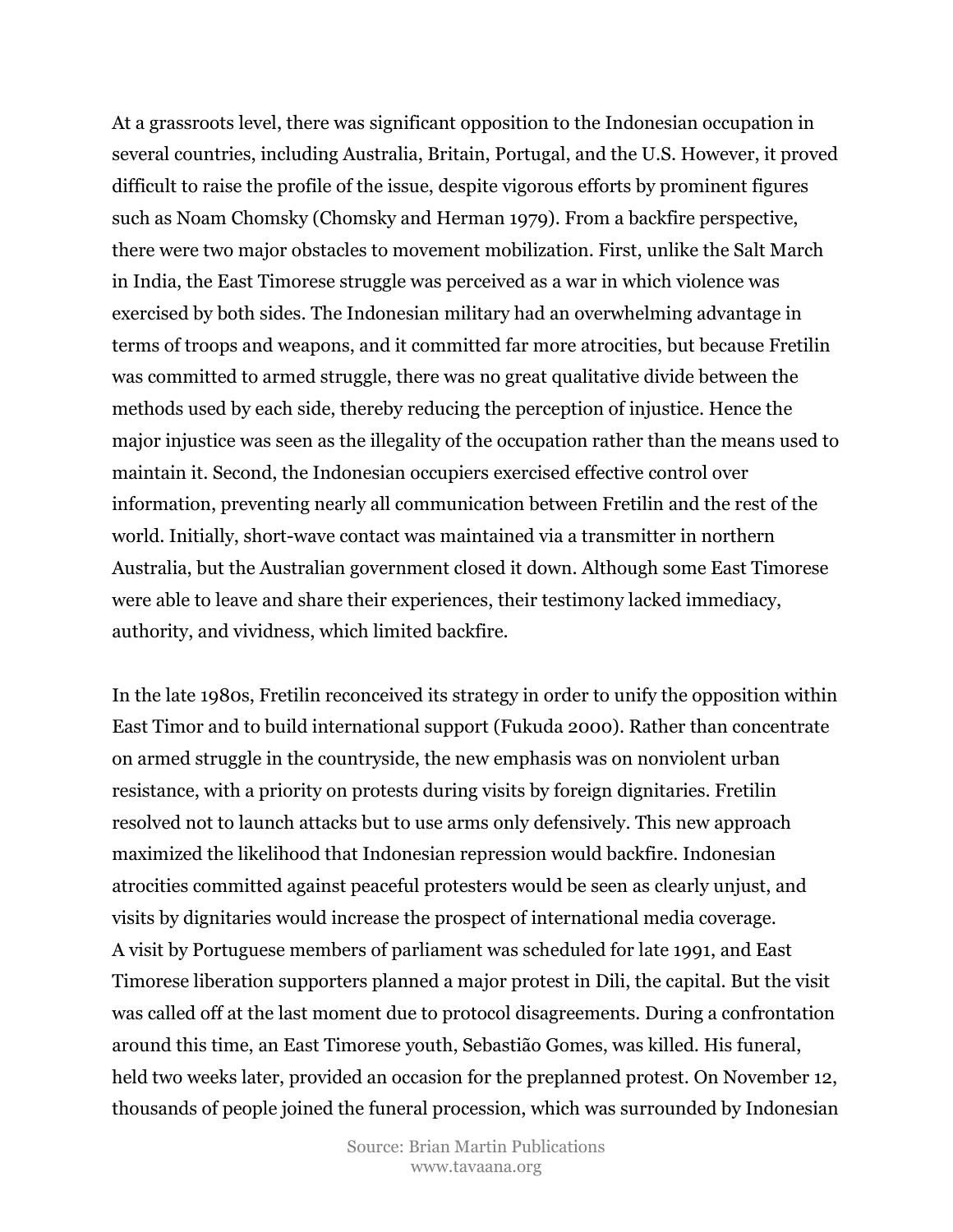troops. The protest was vocal but peaceful, aside from one largely unnoticed scuffle. However, when the mourners entered the Santa Cruz cemetery, the troops suddenly opened fire without warning, killing and wounding a large number of mourners (Kohen 1999).

This massacre might have remained largely invisible to the rest of the world except that a number of western journalists were present and provided eyewitness accounts. Some of the journalists were beaten, including Amy Goodman of Pacifica Radio and Alan Nairn of The New Yorker. British photographer Steve Cox took striking pictures of the massacre. Most effectively of all, British filmmaker Max Stahl obtained video footage of the events. Shown around the world, this footage caused massive outrage and triggered a dramatic surge of support for the international East Timorese liberation support movement. It was the presence of independent observers, credible to Western audiences, along with photographic and video evidence, that turned the Santa Cruz massacre into a major backfire and, in this case, a transformative event.

The Indonesian government immediately took steps to inhibit the scale of the outrage. The first technique was cover-up. Phone connections to East Timor were cut off, so that prominent independence supporter Bishop Belo could not contact international media. The Australian government was alerted, so when Max Stahl arrived in Darwin, he was carefully searched by Australian customs officials. Stahl had the foresight to give his videotapes to someone who left East Timor and Indonesia by another route. Thus Indonesian attempts at cover-up largely failed.

The second technique involved attempts to devalue the victims. General Try Sutrisno, commander-in-chief of the Indonesian armed forces, in an address to troops called the protesters "scum," "ill-bred people," and "delinquents" (McMillan 1992). However, stigmatization of the East Timorese had little saliency in the West. Western audiences mostly perceived the East Timorese as equally deserving of justice as anyone else in South East Asia.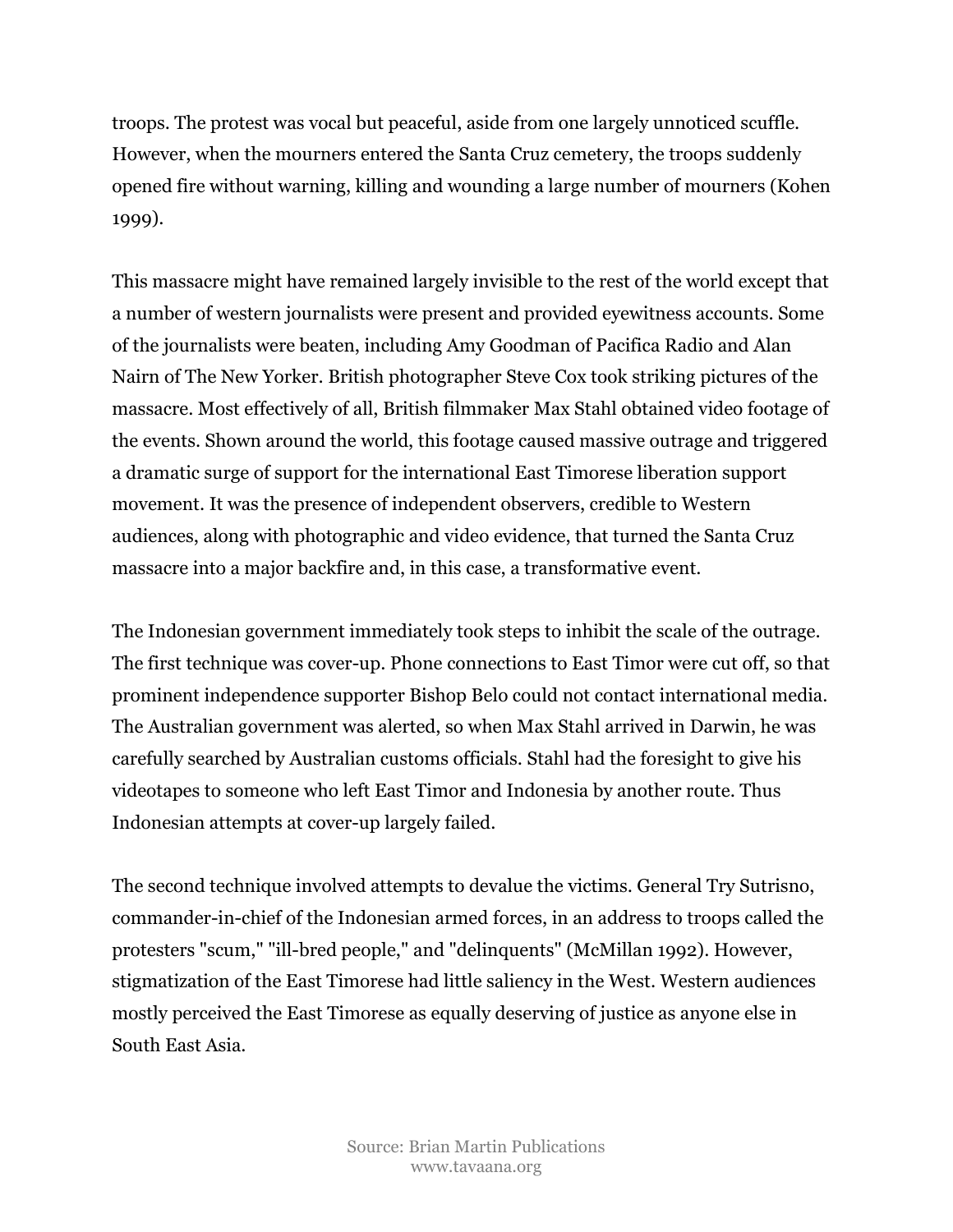The third technique was to reinterpret the events, in this case by gross misrepresentation. Some Indonesian officials claimed that the events were caused by the actions of armed protesters. Others said that the Indonesian actions were not premeditated. Officials also minimized the casualties, initially giving the death toll as 19, but later raising it to 50. An independent investigation later gave a figure of 271 dead and 250 missing. The video evidence proved highly effective in exposing Indonesian lies about the massacre, showing it to be an unprovoked assault.

The fourth technique was to set up official inquiries in order to give the appearance of justice. The Indonesian government set up an inquiry - something unprecedented in the aftermath of atrocities in East Timor - and so did the Indonesian army. The inquiries led to the dismissal of some generals and the imprisonment of a few troops, which was a far more serious response than ever before. Nonetheless, on the outside the inquiries did not greatly reduce concern about the massacre.

The fifth technique was intimidation. Immediately after the massacre, Indonesian troops searched for protest leaders and arrested, beat, and killed large numbers of East Timorese. Some of those arrested and tried were given long sentences, a far more severe treatment than given to the Indonesians responsible for the massacre. This severe intimidation no doubt deterred some East Timorese from further protest, but it did not dampen international outrage. In other words, the intimidation was targeted at the grievance group, namely East Timorese who might pursue the independence struggle. But the Indonesians did not have resources to intimidate international audiences, the most crucial third party in this case. The beating of Western journalists at Santa Cruz cemetery only served to increase outrage.

In sum, the Indonesian government used all the standard methods to inhibit outrage, but without much success. The Dili massacre was a transformative event for the East Timorese liberation support movement. The event invigorated its activists, brought in many new members, created popular awareness, and triggered diplomatic and economic sanctions against the Indonesian government (Cox and Carey 1995: 55; Dunn 2003: 333; Fukuda 2000: 23; Kohen 1999: 168; O'Shaughnessy 2000: 36; Walsh 1995: 149).

> Source: Brian Martin Publications www.tavaana.org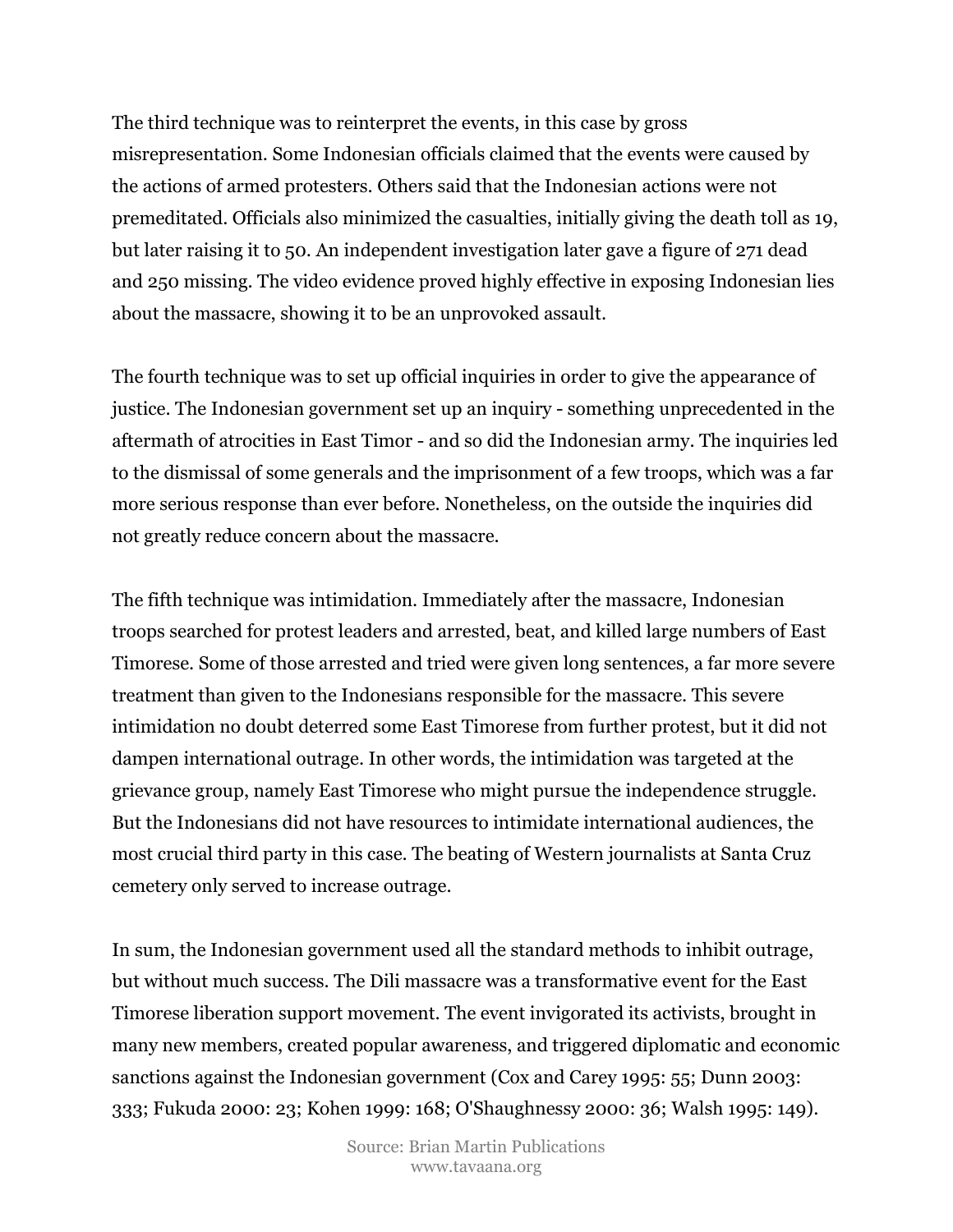"At least three governments (Canada, Denmark, and the Netherlands) suspended their aid programs to Indonesia" (Cox and Carey 1995: 53). East Timor became a higher profile issue for journalists in many countries, and movement speakers were in greater demand. In the U.S., the East Timor Action Network, a grassroots effort, was created. It put enormous pressure on key members of Congress, with the result that funding for a U.S. military assistance program to Indonesia was cut off, rather than being doubled as requested by the administration (Kohen 1999). "It was the first time that Suharto's U.S. aid had ever been cut for atrocities." (Nairn 1997: xxi).

Many observers have commented on the crucial role of the Dili massacre in the struggle for East Timor's independence. For example, Pat Walsh, a worker in an Australian NGO, commented that the Santa Cruz massacre was the "single event" most responsible for increased international pressure on Indonesia over East Timor since 1991: "The tragedy galvanized whole new sectors of public opinion around the issue, sharply increased scrutiny and criticism of Indonesia's behavior in East Timor and provided unprecedented visual evidence of East Timorese opposition to Jakarta's rule" (Walsh 1995: 149). In a book documenting the East Timorese struggle in words and photographs, Peter Carey said, "The 12 November massacre was a watershed ... in the modern history of East Timor" (Cox and Carey 1995: 55).

In 1998, long-standing Indonesian president Suharto stepped down in the wake of massive protests. The event opened the door to a referendum in East Timor. Following a vote of nearly 80% in favor of independence, Indonesian-supported militias went on a rampage of destruction. International media coverage and popular outrage led to the dispatch of UN troops to restore order, and East Timor subsequently became independent.

The Dili massacre, which backfired, can be compared to earlier massacres in East Timor, some of which were worse (Dunn 2003: 292) but caused little impact internationally. The difference is that in these earlier massacres, cover-up efforts by the Indonesian occupiers were far more effective. In part this was because there were no Westerners present and no video cameras, and hence no easy way for highly credible testimony and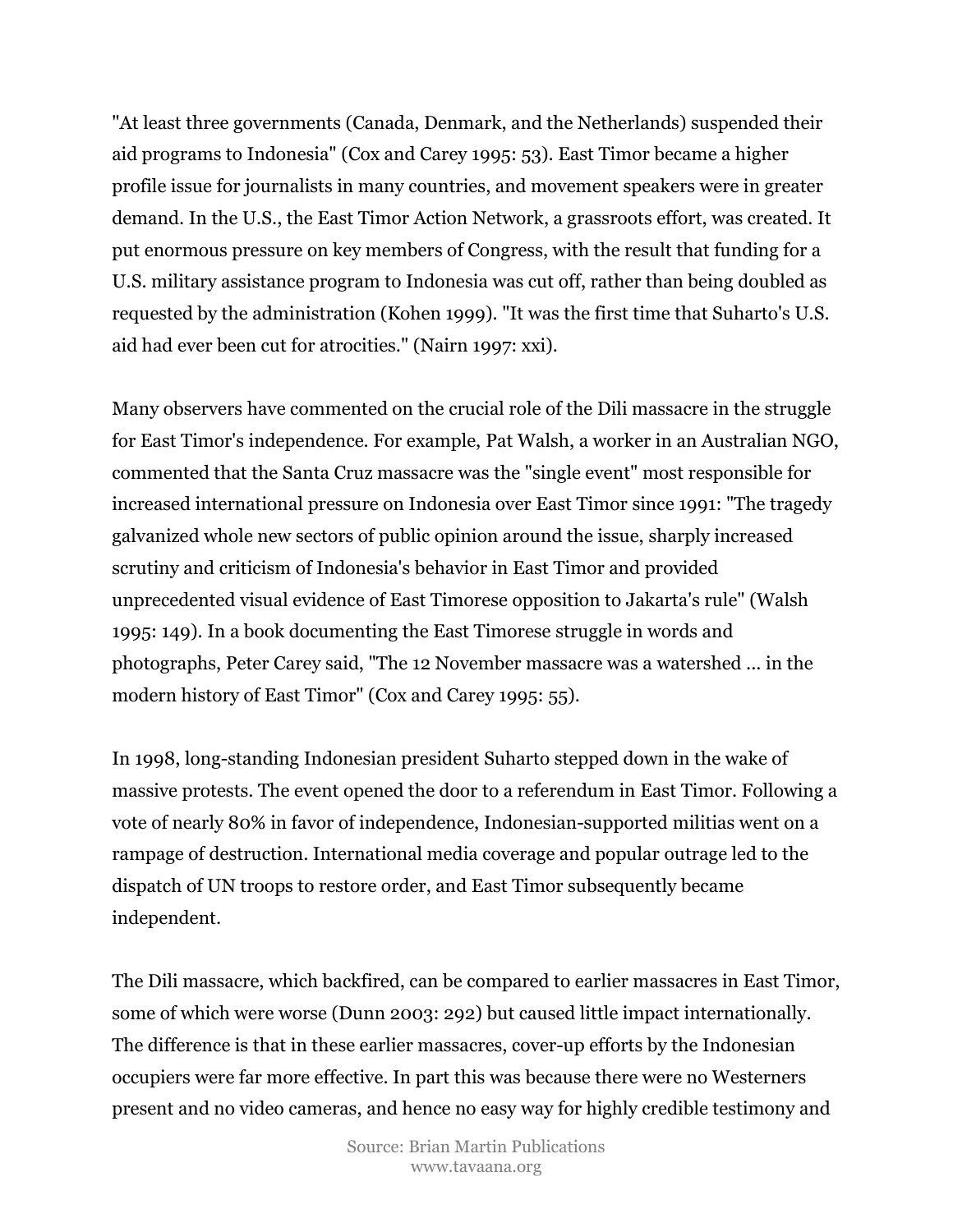vivid images to reach outside audiences. Because reaction to these massacres was so muted, the Indonesian government was under no pressure to set up inquiries or even to justify its actions.

### THE MOVEMENT FOR ALTERNATIVE CANCER THERAPIES

Throughout the twentieth century various doctors in the United States developed cancer treatments that they claimed had fewer side effects and greater efficacy than surgery, radiation therapy, and chemotherapy. In many cases the alternative doctors were targets of repression, and occasionally patients and other supporters rallied to their cause (Hess 1999, 2003). However, a mass social movement did not emerge until the 1970s, when the medical profession and regulatory authorities attempted to halt the use of laetrile, a nontoxic chemotherapeutic substance found in apricot kernels that is also called amygdalin or vitamin B17. Beginning in the 1950s there had been some skirmishes between laetrile advocates and the authorities. In 1965 one of the leading laetrile researchers, Ernst Krebs, Sr., faced criminal charges for distributing laetrile in violation of a court injunction (Culbert 1977: 145). Doctors who distributed laetrile were arrested, including Arthur Harris in 1956 and Maurice Kowan in 1967 (Griffin 1977: 42).

Although the arrests and criminal charges during the 1950s and 1960s generated outrage among alternative cancer therapy clinicians, researchers, and advocates, they did not reach a wide public and generate widespread backfire. This is not so much due to a cover-up of the repression as much as utilization of the third technique to manage outrage: the ability of the medical profession and state to convince the media and the public that they were engaged in legitimate law enforcement behavior.

However, the 1972 arrest of California physician John Richardson proved to be a transformative event that marked a dramatic increase in the mobilization of the laetrile movement. The arrest was not reported to be violent, although a subsequent arrest and raid on Richardson's clinic in 1976 reportedly involved police violence against his staff (Culbert 1977: 35). As Michael Culbert, a journalist (and later patient advocate) who covered the events, noted, the arrest was significant for the following reason: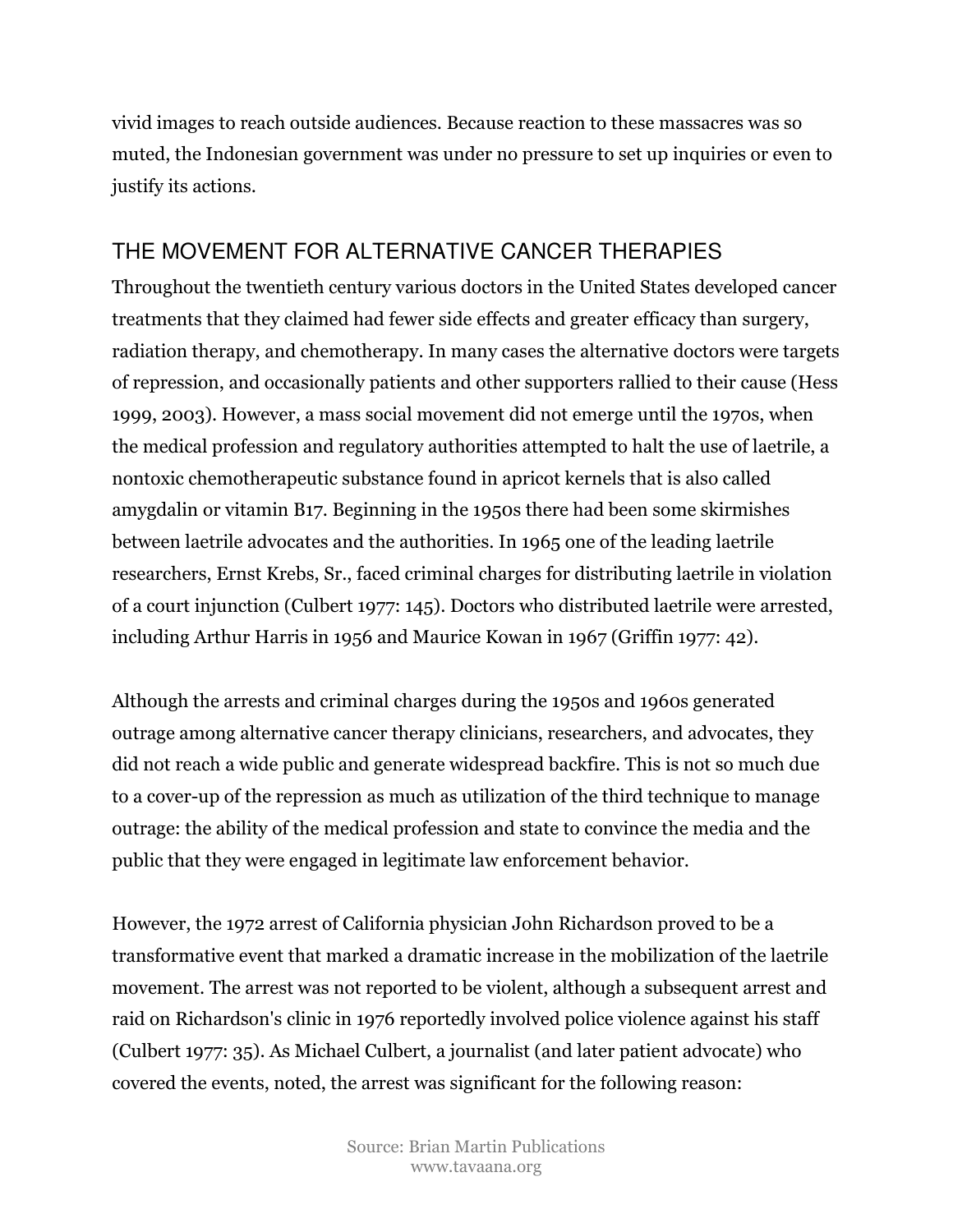Dr. Richardson was an outspoken member of the John Birch Society. And neither he nor any of his friends intended to back away from a good fight. The Richardson arrest marked the explosive entrance into the vitamin B-17 controversy of numerous Birchers. (1977: 29)

Richardson fought the case not only in court but on the national lecture circuit; he traveled widely and attracted publicity and recruits for the laetrile movement. With support from the Birchers initially, the Committee for Freedom of Choice in Cancer Therapy sprang up to defend Richardson. In 1975, federal agents arrested several leaders of the organization, and in that year and the following year they arrested other California doctors for using laetrile. By 1977, the organization had 30,000 members in 500 chapters (Culbert 1977: 1-10, 191; Petersen and Markle 1979: 165).

In speeches given across the country, Richardson advocated medical "freedom of choice" legislation. The frame of health freedom was broad enough to attract supporters across the political spectrum and to generate outrage over the gap between the claim of the medical profession and state - to protect public health - and the perceived "reality" of health censorship. Like other laetrile advocates, Richardson argued that laetrile was suppressed because it presented a financial challenge to the pharmaceutical industry and to medical professionals who had a stake in the cancer industry. Richardson appealed to constitutional principles and even to the Nuremberg principles by arguing that laws must be rejected when those laws require a citizen to condemn others to death (Richardson 1977: 103). Although violence by the state was minimal - there were no beatings or massacres as in the previous two cases - its actions were perceived as lifethreatening to the degree that patients believed that cutting off access to the drug meant a death sentence. This point should not be lost in understanding the mobilization that can occur from patients who are suffering from chronic, terminal disease. In addition to drawing support from patients and their families, the health freedom frame allowed the Richardson trials and subsequent mobilization to move rapidly beyond a core of rightwing supporters. For example, antiestablishment hippies and supporters of left-leaning presidential candidate George McGovern also rallied to the medical freedom cause, and over 1,000 physicians joined the Committee for Freedom of Choice in Medicine (Culbert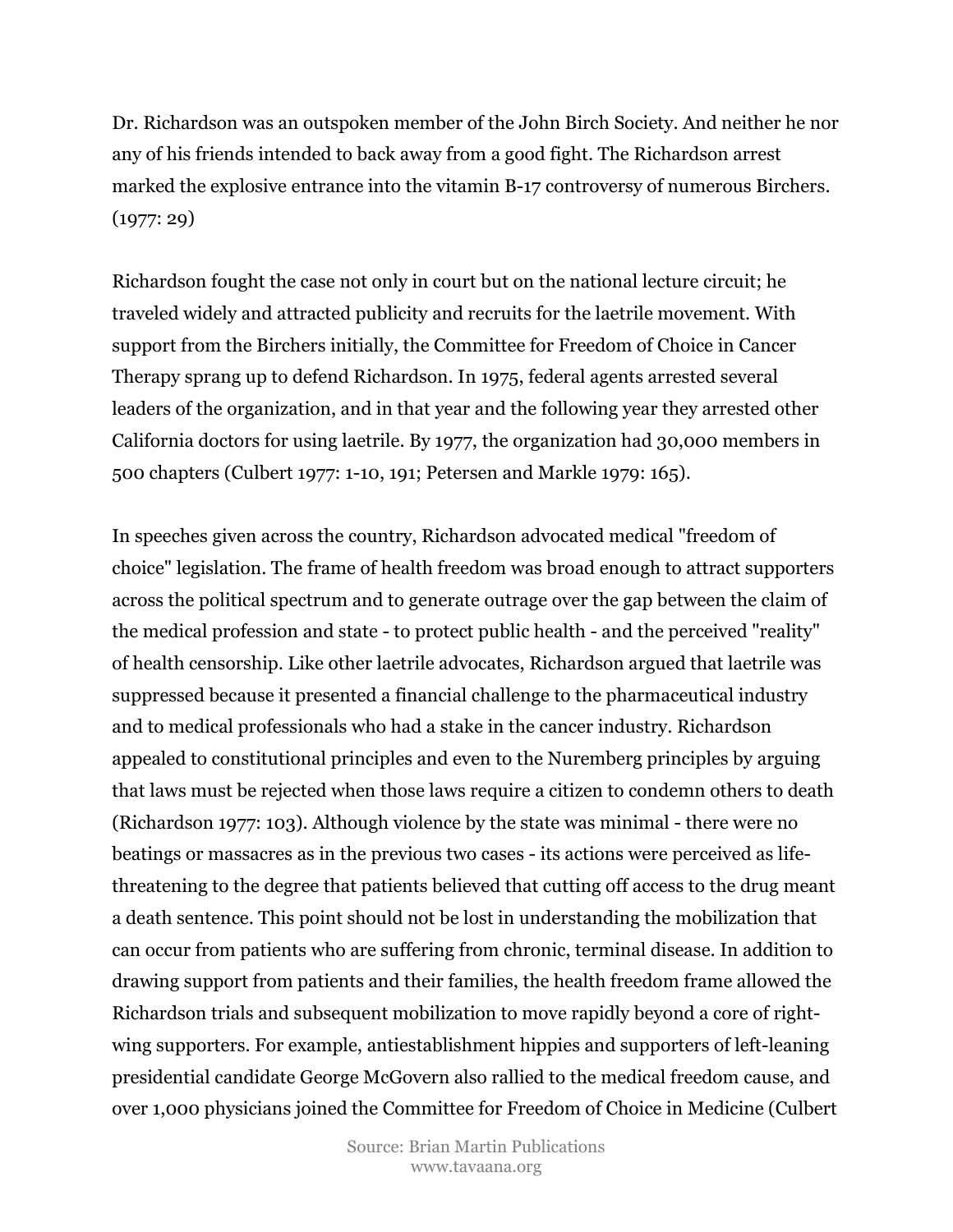1977: 10). Other patient advocacy organizations joined in support, and by 1978 seventeen states had passed legislation that legalized or decriminalized laetrile and protected physicians from prosecution when using experimental or compassionate therapies (Petersen and Markle 1979: 163).

Efforts to control the backfire generated by media attention and public outrage, and like those directed at other complementary and alternative medicine (CAM) approaches to cancer in both prior and subsequent decades, used most but not all of the five techniques for the control of outrage outlined at the outset of this article. First, there is little evidence of attempts to cover up the repression; media coverage was not reduced as much as tilted toward the perspectives of the state and medical profession. This difference from the other two cases is probably related to the absence of a colonial situation and the absence or relatively low level of violence in the repression. The second and third mechanisms, which involve devaluing the target and reinterpreting the events, occurred together. Doctors who advocated for laetrile were stigmatized; the state and medical profession branded them as quacks who were peddling potentially dangerous substances and profiting from the ill fortune of terminal cancer patients. In turn, the state was exercising its proper paternalistic role in protecting the public from untested medicine. Much of the laetrile controversy could be seen as a credibility battle (Epstein 1996) in which both sides attempted to portray their version of the story as grounded in solid science, to portray the other side's therapies as inefficacious and dangerous, and to portray the other side as not interested in the patient's health as much as in their own financial benefit.

The fourth mechanism of backfire management, official inquiry, proved to be the most effective, but not directly through the prosecution of laetrile doctors and leaders. Because the scientific claim that laetrile was safe and effective underlay the defense of laetrile doctors, the court cases could not resolve the underlying gap in legitimacy that the laetrile movement's frame posed. This problem meant that a second type of official inquiry was needed: an independent scientific assessment. The use of clinical trials proved to be a second transformative event - in this case, a negative one - in which the medical research establishment regained control over the therapeutic challengers

> Source: Brian Martin Publications www.tavaana.org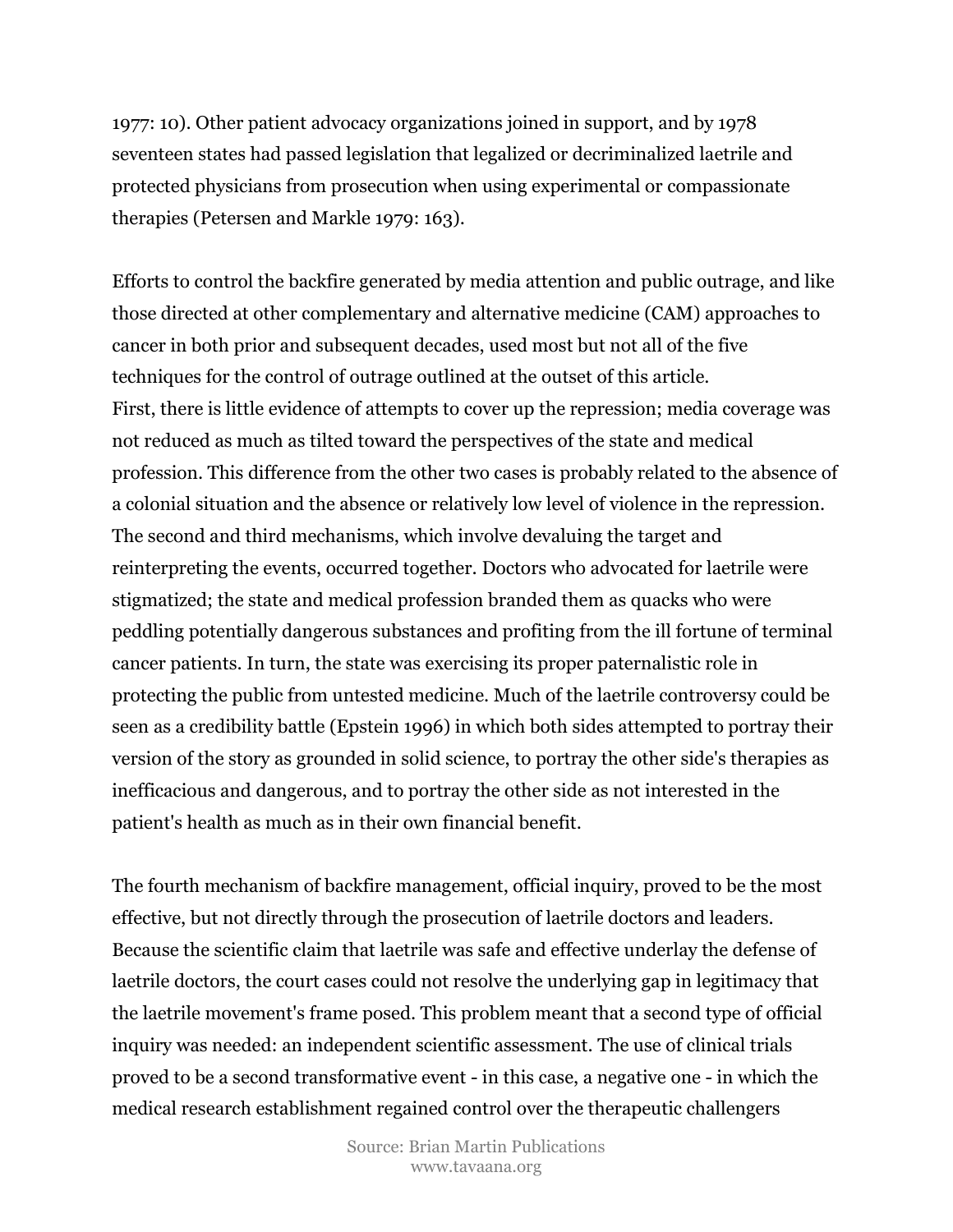through the frame of evidence-based medicine. The strategy did involve ceding some ground to the laetrilists, and subsequently to other CAM cancer therapy advocates, by transforming the substance from a hoax into an unproven and testable therapy (Markle and Petersen 1987: 328). In this sense, the development of clinical trials of CAM therapies marked a victory for the movement, even as it ended up undermining the movement through a form of cooptation. Clinical trials were also used effectively to defuse other challenges, such as those mounted by Linus Pauling and colleagues over vitamin C and cancer (Richards 1991). The suppression strategy was no longer necessary, because the alternative physicians and patient advocacy organizations lacked the material and technical resources to develop their own clinical trials.

Although conflict did not disappear with the turn toward the use of clinical trials as a way to mediate disputes, it became transmuted into a much more complex politics of the design of clinical trials and a more general modernization of the relationship between health social movements and researchers around evidence-based medicine (Hess 2004). When the results for the laetrile trial came in negative, advocates cried foul and claimed that real laetrile had never been tested (Moss 1996). However, because the medical researchers dominated the media coverage and because it was so difficult for laypeople to make an assessment of competing knowledge claims, a second level of backfire did not develop around the clinical trials. Ralph Moss, a leader of the CAM cancer therapy movement, described the press coverage as a "major public relations setback for unorthodox medicine" and noted, "Laetrile's demise as a national phenomenon was as rapid as its ascent" (Moss 1996: 150-152). Although the movement had won its legitimation battle over the rights issue under the banner of medical freedom, it suffered significant setbacks in the second legitimation battle over its factual claims.

Regarding the fifth mechanism for the control of backfire, intimidation and bribery, in both the laetrile case there were attempts to intimidate patients by confiscating their medical records and by threatening them with legal action for use of "illegal" substances. Furthermore, advocates pointed to a host of extralegal mechanisms of suppression, such as hostile tax audits and confiscation of property. Yet, this mechanism was not as salient in this case as the second, third, and fourth mechanisms.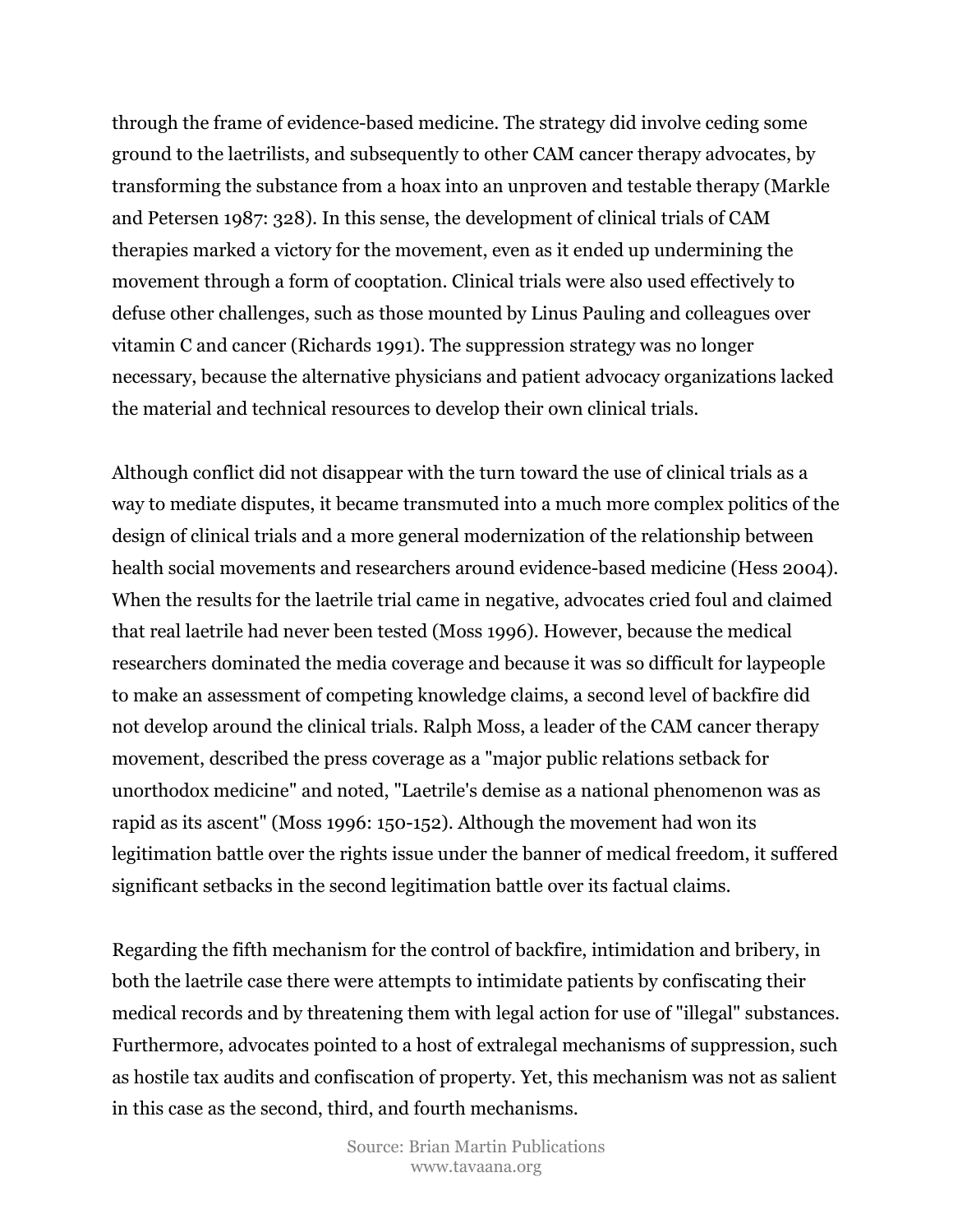In subsequent decades, the movement for complementary and alternative cancer therapies underwent two other waves of repression, the first of which generated backfire. In July 1985, the offices of two leading CAM cancer doctors, Stanlisaw Burzynski in Texas and Lawrence Burton in the Bahamas, were raided (Moss 1996). Working with the U.S. authorities, Bahamian health authorities padlocked Burton's clinic, and Burzynski's records were seized by the U.S. government. This repression generated a swift reaction from patients and alternative cancer therapy movement leaders. While Burzysnki fought ongoing court battles, Congressman Guy Molinari supported the patients and held public hearings that eventually led to a congressional mandate for the Office of Technology Assessment (OTA) to carry out an investigation and to test Burton's therapy. Note that in this case the official inquiry came as a demand from those sympathetic to the movement, and originally movement leaders welcomed the investigation.

However, as movement actors began to view the inquiry as coopted by researchers who were hostile to alternative therapies, the investigation became increasingly politicized and contentious. Movement leaders turned against the investigation and exposed biases, and Burton eventually refused testing under what he saw as conditions that guaranteed failure. When the National Cancer Institute did not cooperate with a Congressional call to investigate alternative cancer therapies fairly, Congress mandated funding for a program that eventually became the National Center for Complementary and Alternative Medicine. In short, backfire from the repression in 1985 generated the fourth response - an official inquiry - that itself eventually generated a second wave of backfire, in a process analogous to the laetrile and vitamin C clinical trials. The second wave of backfire eventually led to a new research center, which might be viewed as an institutionalization of the fourth mechanism of the management of backfire. The trajectory of events became transformative for the alternative cancer therapy movement because it marked its "integration" into the mainstream (Hess 2003).

A third wave of repression occurred in 1999-2001. In 1999-2000, the Food and Drug Administration and Federal Trade Commission intervened with supplements retailers that were selling shark cartilage (Hess forthcoming). The government agencies argued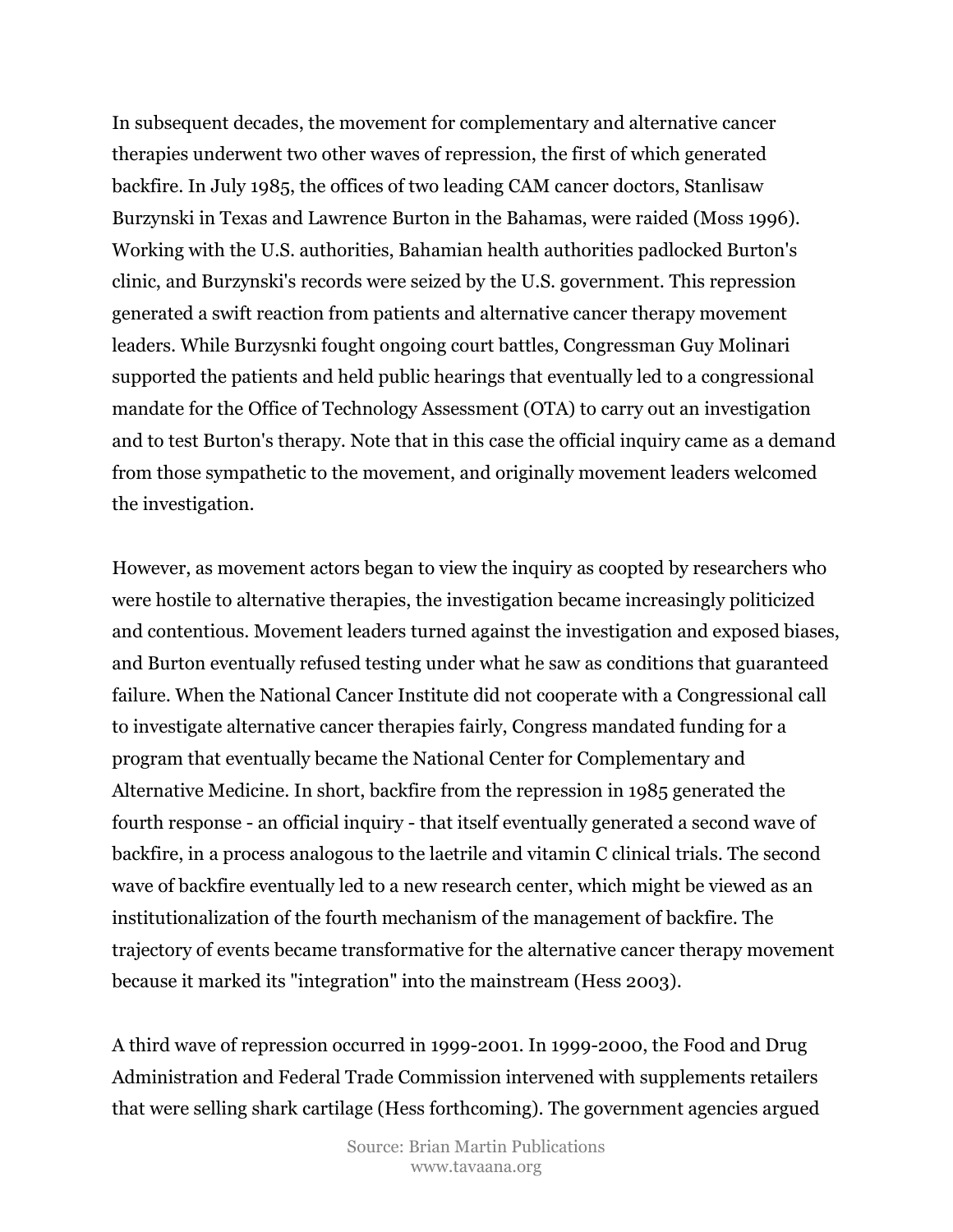that unapproved health claims were being made and the products were being used for cancer treatment rather than for general health and structure/function purposes. About 25,000 people were using cartilage products, and the industry was earning about \$50- 60 million in annual sales. In 2001, the U.S. federal government joined with the Mexican government to raid and close some of the cancer clinics in Tijuana, which had been the mecca for tens of thousands of North American cancer patients since the laetrile era (Moss 2005). New levels of coordination of repression had been facilitated by the post-NAFTA organization of health and regulatory authorities into the Mexico-U.S.-Canada Health Fraud Work Group. Moss notes that only one Tijuana alternative cancer clinic per year has been targeted for closure, perhaps to reduce the potential for backfire.

In neither the cartilage crackdown nor the Tijuana closures was significant outrage generated, even though the level of repression was significant and certainly equivalent to that of the laetrile era. Again, there was no cover-up of the repression, but the second and third techniques were evident. For example, coverage in a key newspaper, The San Diego Union-Tribune, alleged abuses at the clinics and corruption of Mexican regulatory officials (Moss 2005). Moss attributes the lack of widespread public outrage to the collapse of the movement from its heydey of tens of thousands of members during the 1970s (Moss 2005). To some extent, the collapse was due to the movement's success at transforming repression into a research problem and its "incorporation and transformation" into the medical mainstream, whereby alternative cancer therapies were increasingly redefined as complementary and the diffusion of both was controlled by the results of clinical trials (Hess 2005). The events of 1999-2001 may turn out to be yet another transformative event in the movement, marking the death knell of truly alternative therapies in favor of adjunctive uses for standard chemotherapy.

In summary, the most recent wave of repression, like the very first waves prior to Richardson, are examples where no significant backfire occurred. Elsewhere the different historical circumstances of the movement, including its integration into the mainstream, and its relationship to similar processes of routinization and cooptation in the social movement literature are discussed in detail (e.g., Hess 2006). The existence of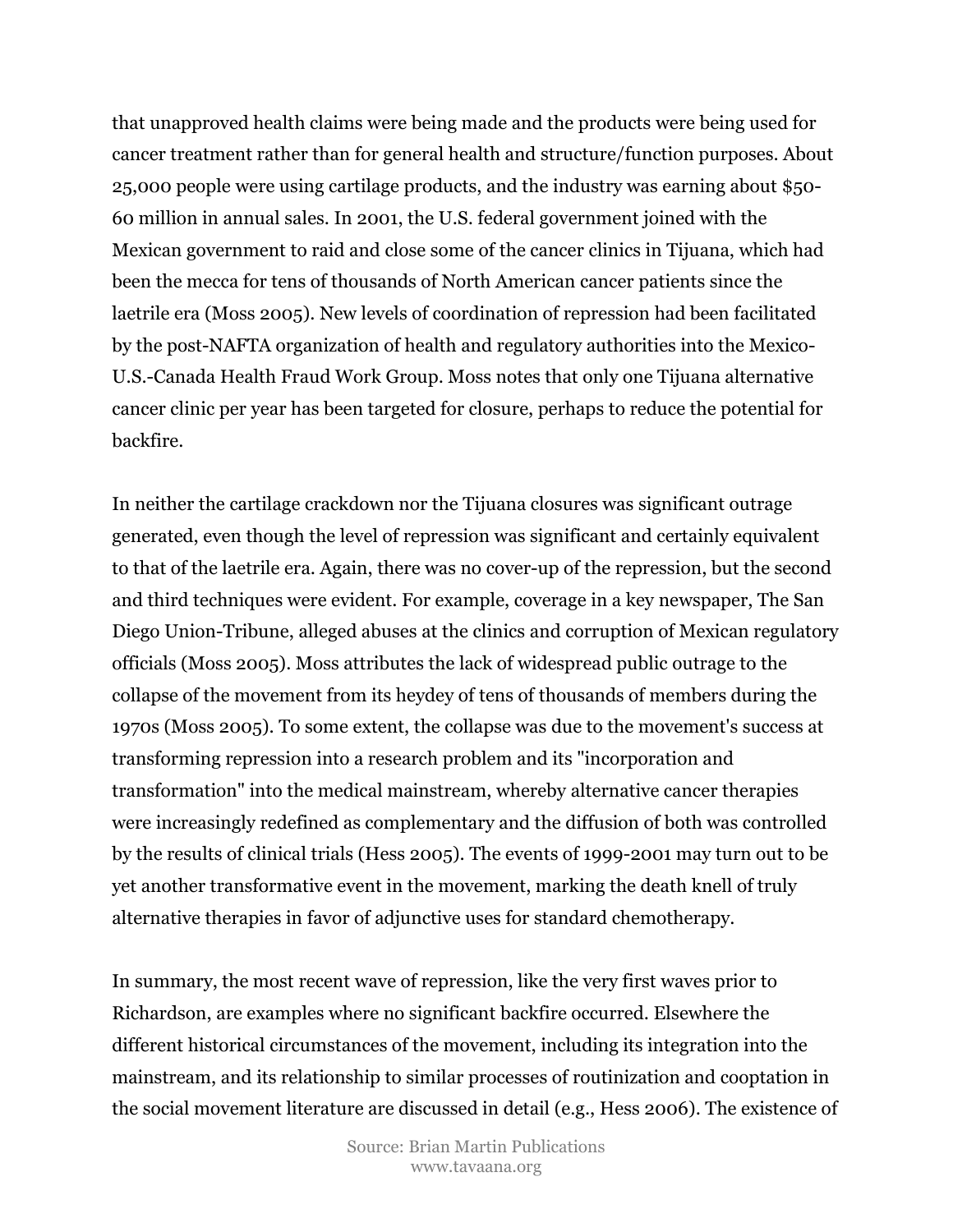a social movement organization in the Richardson case (the John Birch Society) and its absence in the cartilage-Tijuana crackdowns suggest that in cases other than severe police brutality against peaceful protestors, a large and organized movement may be necessary to create and sustain backfire.

## DISCUSSION AND CONCLUSION

Our case studies suggest how a concept developed from nonviolence theory - backfire can be utilized in the context of social movement studies to deepen the understanding of how under some circumstances repression can generate transformative events. We suggested that backfire played a significant role in transformative events in the history of three social movements, and we identified five techniques that elites use to control or inhibit backfire in two of the cases, and four in a third case. Collecting examples from all three case studies, table 1 lists some of the methods used to inhibit outrage and diminish the likelihood and/or severity of backfire.

This table highlights the importance of communication to movements, both to overcome censorship and to counter elite perspectives. As new communication technologies are introduced and become familiar to audiences, it seems plausible that the characteristic communication media for generating outrage may change. For the 1930 Salt March, the key was text, notably stories by journalist Webb Miller; photos were taken at the time but there was no technology for quick distribution of images. For the 1991 Dili massacre, videotape was the most effective communication medium for generating outrage; photos and eyewitness testimony also played a role. For the repression of Richardson, the key was public lectures and movement organization newsletters. In a contemporary example, the key medium was digital photographs in the torture and abuse scandal at Abu Ghraib prison in Iraq (Danner 2004). Generally speaking, movements against repression are better served by communication technologies that are decentralized, namely in the form of networks (Martin and Varney 2003: 166-67) - the internet is the archetype in this regard - though such technologies do not automatically foster liberation (Kalantil and Boas 2003).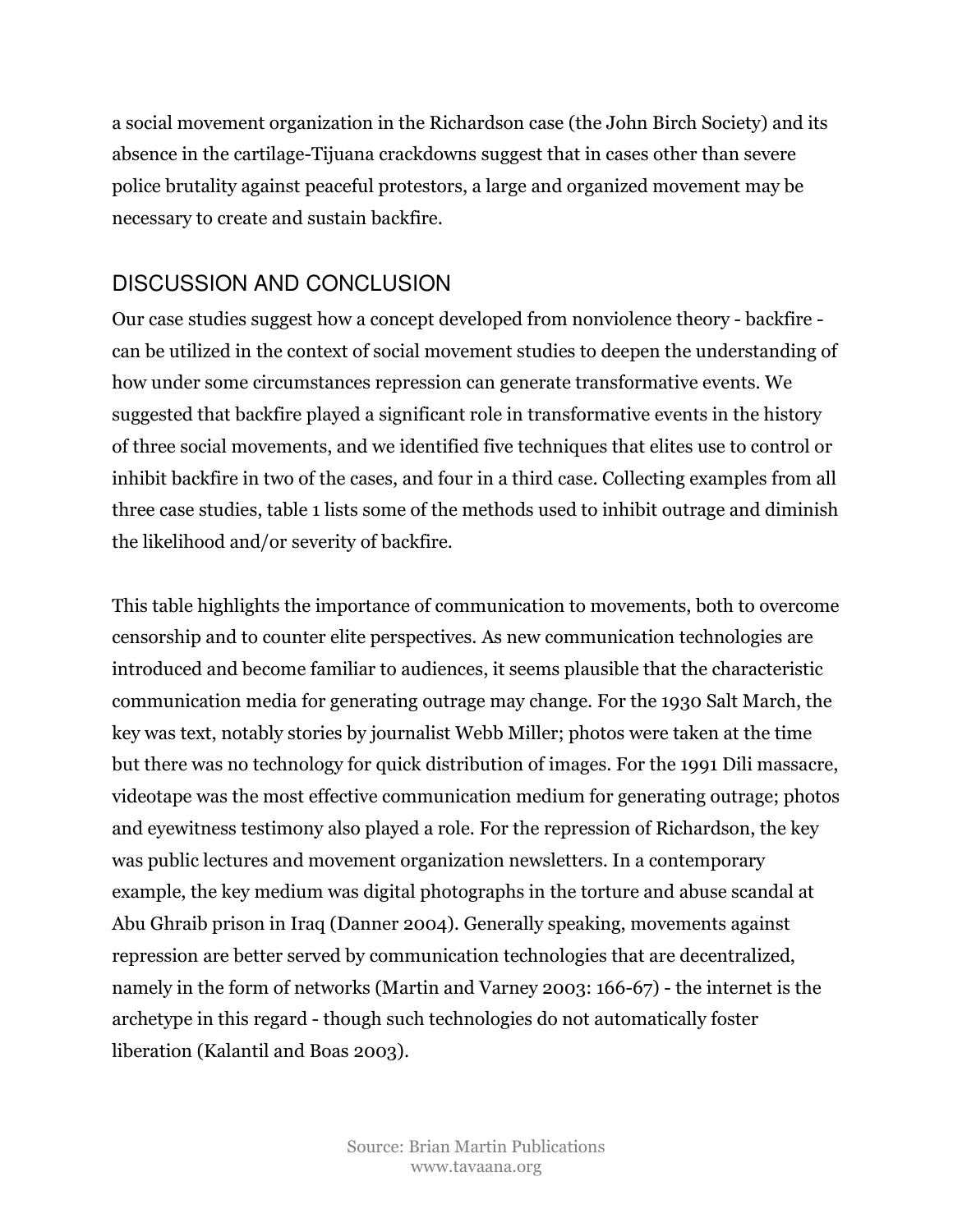The table also highlights the importance of maintaining initiative in the face of both official channels, which give the promise of justice through the system, and intimidation and bribery, which discourage action by those feeling outrage. The table is built on the assumption that there is an event that can potentially cause backfire for elites. It is here that the technique of devaluation has a special role: if the target is perceived as unworthy, then actions taken against it may not be seen as unjust. In the case of the CAM cancer therapies, cover-up was not necessary because the authorities could pursue their law-and-order frame of legitimate repression of public health threats. This is the reason that authorities portray targets as alien, inferior, lazy, crazy, dangerous, or any number of other derogatory labels. The more highly valued the target, the more easily the public is outraged by attacks on that target.

Table 1: Techniques Used to Inhibit Backfire and Responses to Those Tactics

| <b>Technique of</b><br>inhibiting<br>outrage | <b>Examples</b>                                                    | <b>Methods of</b><br>promoting<br>outrage                                                                   |
|----------------------------------------------|--------------------------------------------------------------------|-------------------------------------------------------------------------------------------------------------|
| Cover-up                                     | Censorship;<br>confiscation of<br>evidence                         | Communication to<br>movement<br>members and<br>wider society;<br>journalism<br>(stories, photos,<br>videos) |
| Devaluation of<br>the target                 | Racial prejudice;<br>framing of<br>repressed as liars<br>or quacks | Principled<br>nonviolence;<br>humanization<br>through personal<br>stories                                   |
|                                              | Reinterpretation Lies; spin; frame                                 | Persuasive                                                                                                  |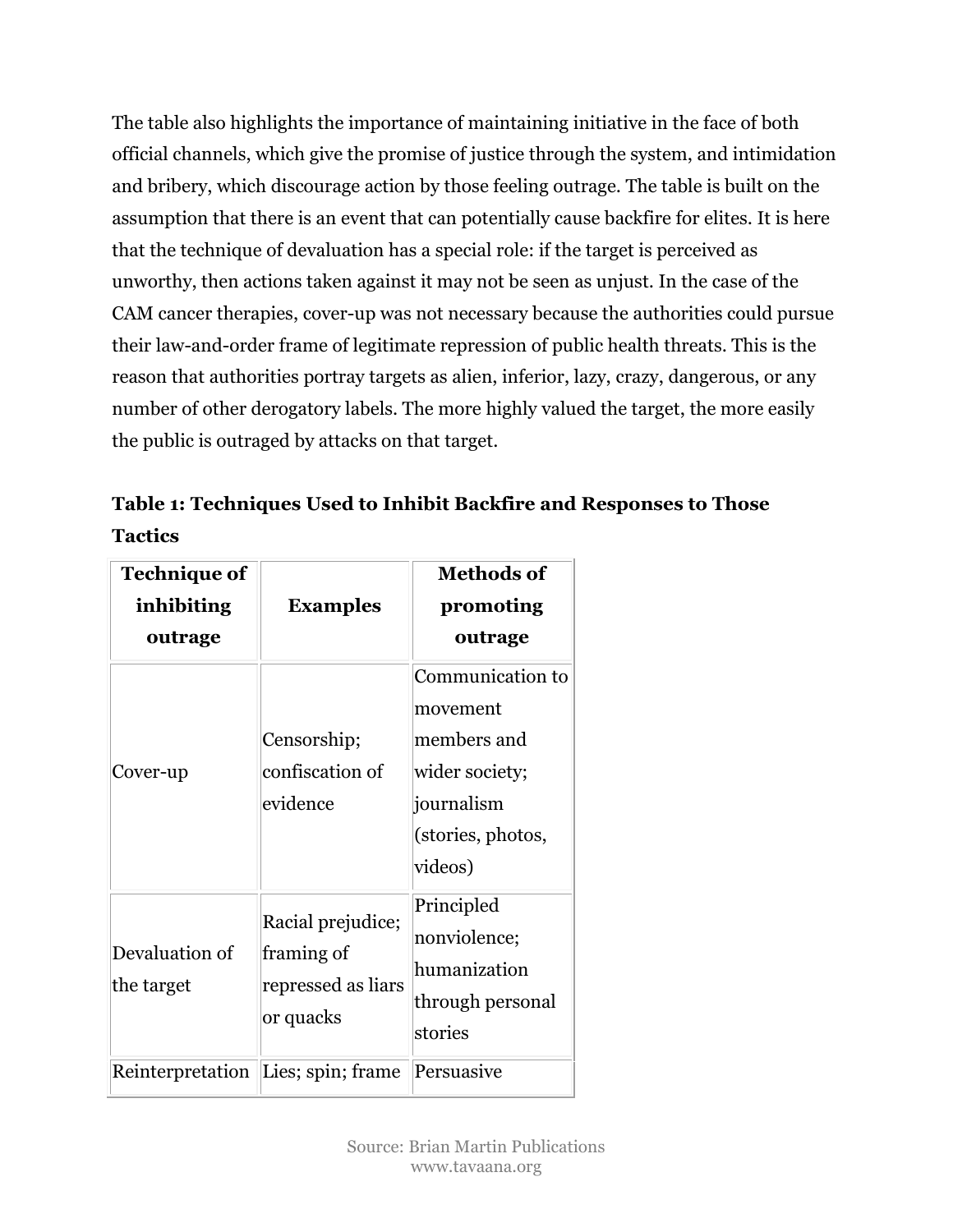|                             | alignment of                                                                                               | accounts by                                                                               |
|-----------------------------|------------------------------------------------------------------------------------------------------------|-------------------------------------------------------------------------------------------|
|                             | elites with public                                                                                         | credible                                                                                  |
|                             | interest                                                                                                   | witnesses;                                                                                |
|                             |                                                                                                            | revealing power or                                                                        |
|                             |                                                                                                            | financial interests                                                                       |
|                             |                                                                                                            | of represssive                                                                            |
|                             |                                                                                                            | elites                                                                                    |
| <b>Official channels</b>    | <b>Official</b><br>statements;<br>formal inquiries;<br>courts; scientific<br>research and<br>expert panels | Use of alternative,<br>nonofficial<br>channels;<br>exposing biases in<br>formal inquiries |
| Intimidation and<br>bribery | Threats, arrests,<br>beatings,<br>killings; job<br>loss/demotions                                          | Continued<br>initiative by<br>movement<br>members;<br>initiative by third                 |
|                             |                                                                                                            | parties                                                                                   |

Based on our case studies, we can present five hypotheses for future testing: Hypothesis 1: When repression backfires, we expect that a thorough investigation will reveal evidence of most or all of the five methods of inhibiting outrage. Our three major case studies conform to this hypothesis; all five methods were used in Dharasana and Dili, and four were used in the Richardson case.

Hypothesis 2: When repression does not backfire - the usual scenario - we expect to find evidence of at least one of the methods of inhibiting outrage. Sometimes only a single method - such as cover-up or framing the event as legitimate law enforcement - is enough to prevent public outrage, so that it is not necessary for perpetrators to use other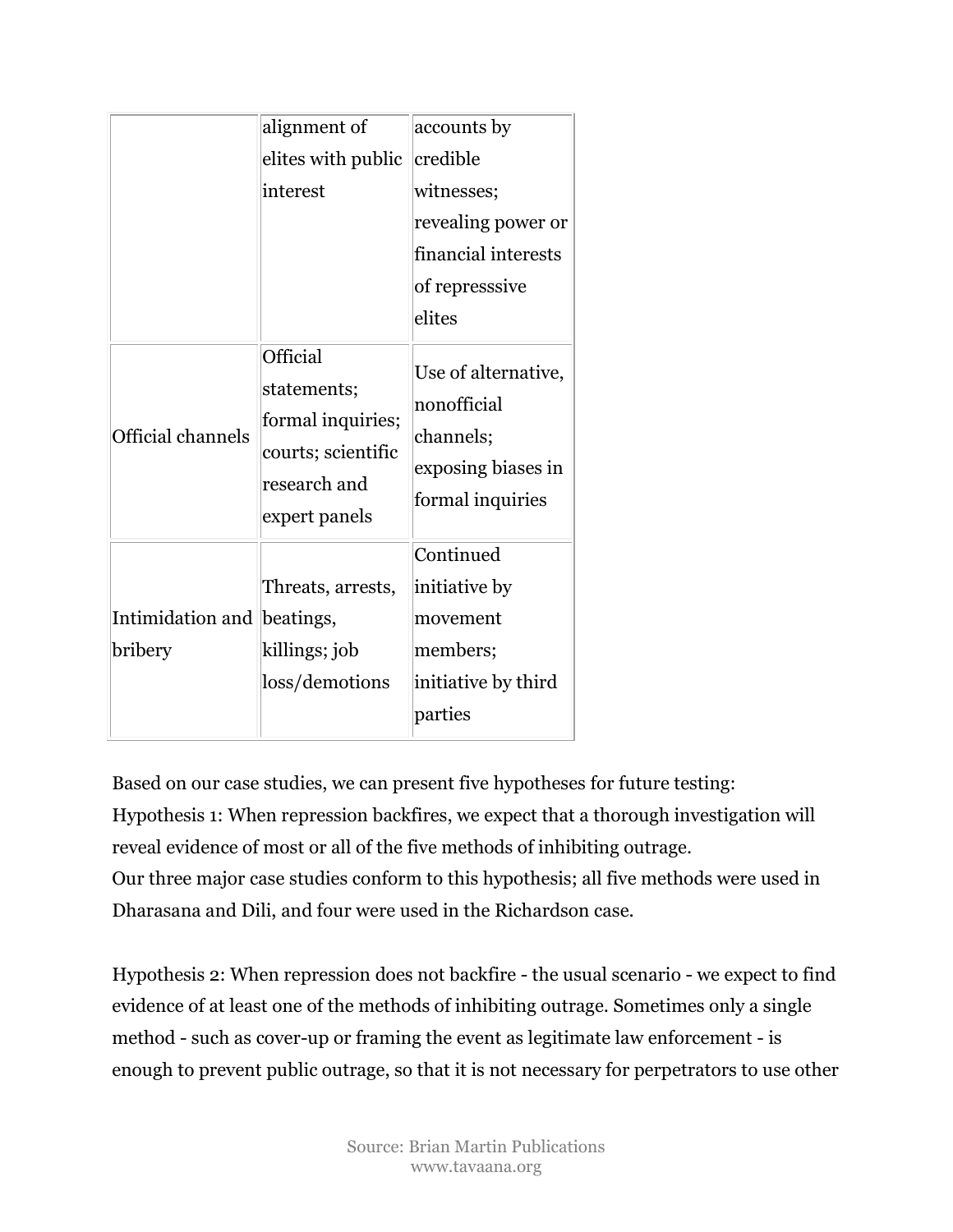methods. But when an incident or issue begins to escape elite definition and control, then elites are more likely to use other techniques.

Two of the parallel cases examined in this article - in which repression did not backfire in Kenya and in earlier East Timor massacres - conform to the second hypothesis. Hypothesis 3: Tactics for control of backfire will vary by societal and institutional context. Under conditions of high levels of violent repression and in cases of totalitarian or colonial governments, the first and fifth techniques will be more salient, whereas in cases where repression is less violent and there is a relatively open society (in terms of freedom of the press), the second, third, and fourth techniques will be more salient. We note that elites will probably utilize as many techniques as necessary, but that they may fall into these two general groupings.

Hypothesis 4: We expect that because backfire requires general communication to a movement as well as to a potentially sympathetic public, it is very dependent on the degree to which elites control the media. Where there is relatively open and decentralized media, we expect backfire to be more easily generated.

Corollaries of this hypothesis would include the negative effect of high levels of media ownership on backfire and the negative effect of cooptation of journalists by government agencies and professional groups (such as in the tight control of information by the American Medical Association).

Hypothesis 5: When repression is used in more institutionalized forms rather than violent brutality against nonviolent protestors, such as in the crackdowns on health-care providers that the state has portrayed as threats to the public health, we do not expect backfire unless there is a significant social movement in place (as occurred during the 1980s repression of Burzynski and Burton) or a related movement that can be easily mobilized (as Richardson did with the Birchers).

Based on our case studies, we do not attempt to judge which techniques are most likely to be successful in particular circumstances because too much depends on resources,

> Source: Brian Martin Publications www.tavaana.org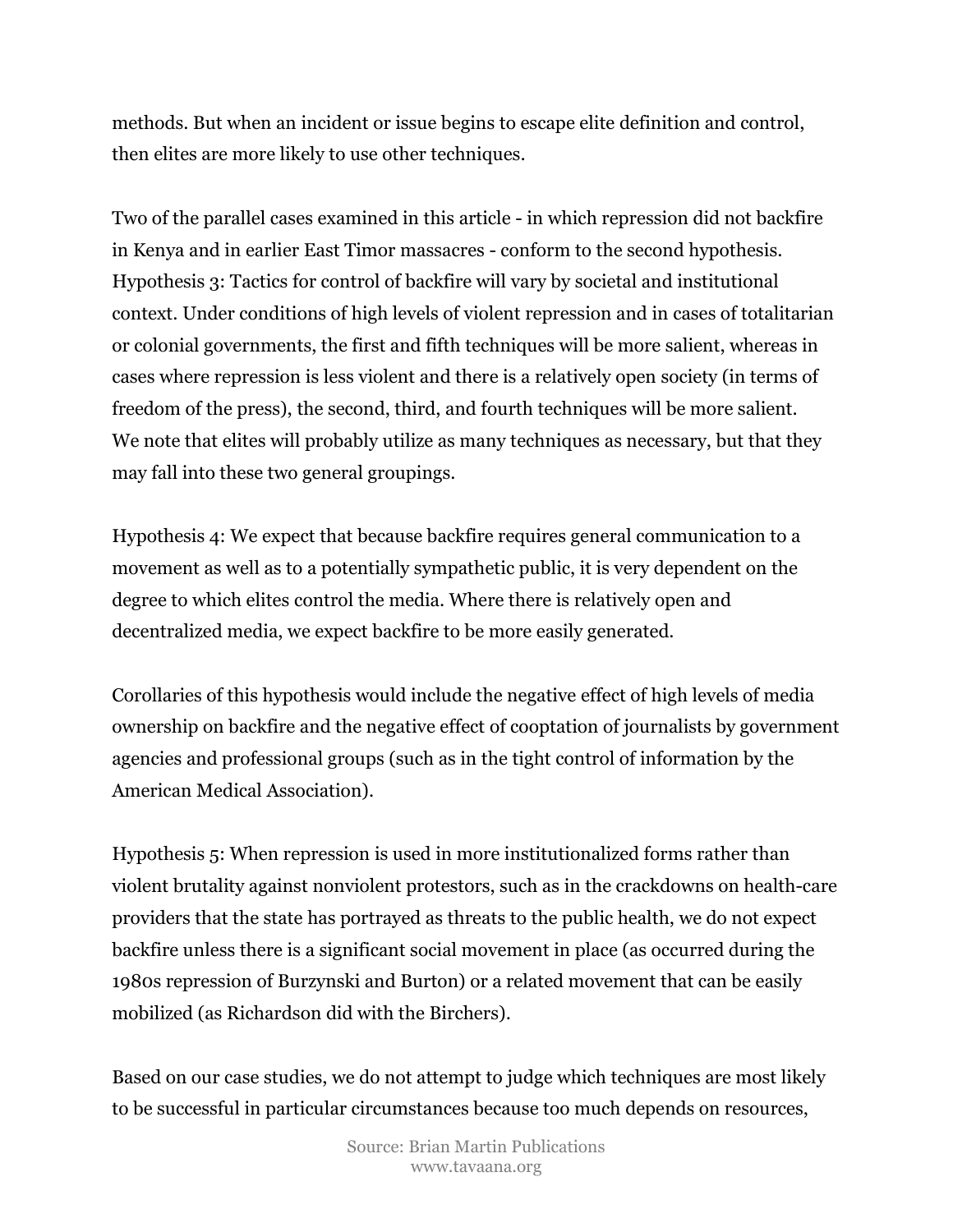circumstances, and skill in using techniques. It would require a much larger sample size to begin to assess the effectiveness of particular techniques in specific circumstances. It is still quite useful to be able to predict that certain types of techniques - such as coverup or official channels - will be used, even if assessing their effectiveness must occur on a case-by-case basis.

Our analysis also suggests that the generation and management of backfire may be a significant element in the way a social movement responds to repression. Much of the politics of backfire involves a credibility battle (Epstein 1996) over whose version of the facts of the repressive event and whose legitimating/delegitimating frame is correct. To some extent, elites can drown out opposition through control of the media and (in some cases) scientists and intellectuals. However, when the media are not tightly controlled and the elites have trouble keeping all media outlets in line, secondary credibility battles can break out within the media and in scientific communities, as occurred in the laetrile case. Social movements often embody not only moral claims but also factual claims about what is or is not happening, and in this sense they are knowledge-bearing or knowledge-making entities (Jamison 2001). The credibility battles that emerge in the media and scientific communities are particularly salient where science and technology issues intersect with social movement claims, as in the peace, health, and environmental movements, but they can be found to some degree in all social movements. Social movements' knowledge claims represent a potential Achilles' heel, because knowledgemaking activity requires expertise and resources that elites can easily control. Whereas some analysts and activists think that the establishment of official investigations is a positive development, our analysis suggests their downside: they serve to blunt outrage over injustice by fostering the belief that matters are being handled fairly and appropriately, while usually serving the interests of elites. These observations suggest some future areas for investigation regarding credibility, the media, and science in the dynamics of backfire.

In addition to adding insight into why some events can be transformative for the movement's history, studying backfire and actions by authorities that attempt to avoid, mitigate or manage backfire has practical applications for activists.2 For instance, some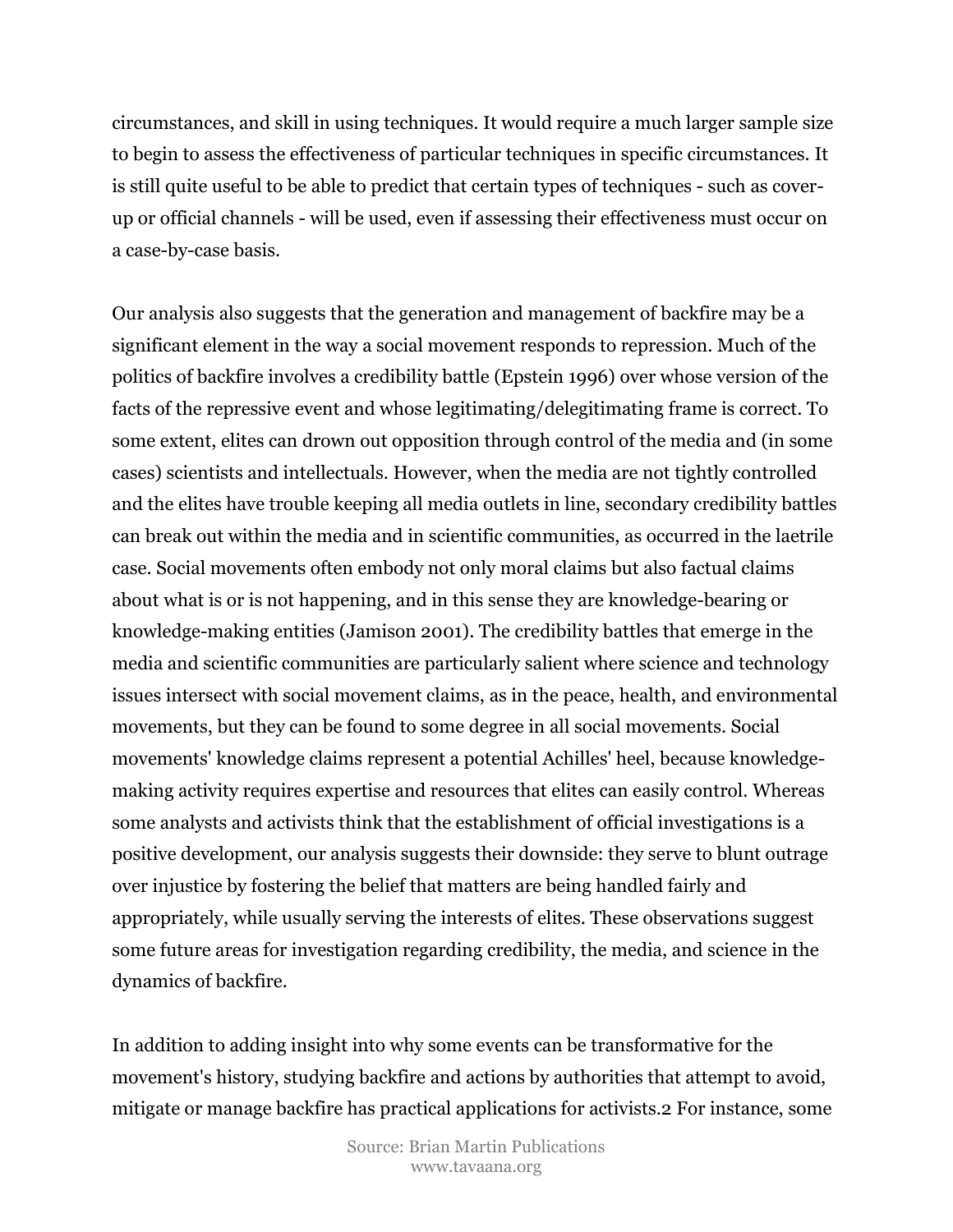social movement leaders believe that violence is more effective than nonviolence, whereas backfire analysis shows that outrage is maximized when the injustice is clearcut. Sharp (1973: 573-655) gives many examples showing that nonviolent activists need to maintain their solidarity and nonviolent discipline to be effective. Many activists believe that official inquiries and courts offer a road to justice; the backfire framework points to the role of such official channels in reducing outrage and even their potential to become negative transformative events. Gandhi, who supported nonviolence as a matter of principle, not pragmatism, believed that it mainly worked through converting opponents; Weber (1993) and this research suggest that the greater impact maybe through winning over third parties.

The backfire framework can also provide a checklist for activists to ensure that they are prepared for likely responses by opponents. Using the backfire framework, movement leaders and activists can anticipate opponents' likely actions, such as cover-up and devaluation, and prepare accordingly. For example, in organizing a rally, activists could prepare to make police assaults backfire by deploying numerous witnesses (including videocameras), promoting the most image-enhancing dress and comportment, making clear the purposes of the rally to wide audiences well in advance, avoiding being bogged down in official investigations, and preparing to resist intimidation.

#### **NOTES**

We thank Truda Gray, Elizabeth Gregory, Hannah Lendon, Greg Scott, Thomas Weber, and several anonymous reviewers for valuable discussions and comments on drafts of this article. This work is supported by the Australian Research Council.

1 Note that "receptive audiences" can include those in the "grievance group" (Sharp 1973, 2005) whose concerns are at stake and are championed by the social movement, those in the attacker group, and third parties such as the general public of a city, state, or larger geographical unit.

2 In principle it could aid movement opponents, who might use the techniques of inhibition to prevent outrage from repression. In practice, however, oppressors seem to use the techniques instinctively; furthermore, people who perpetrate violent and cruel acts usually see themselves as justified or as victims, not as calculating evildoers (Baumeister 1997).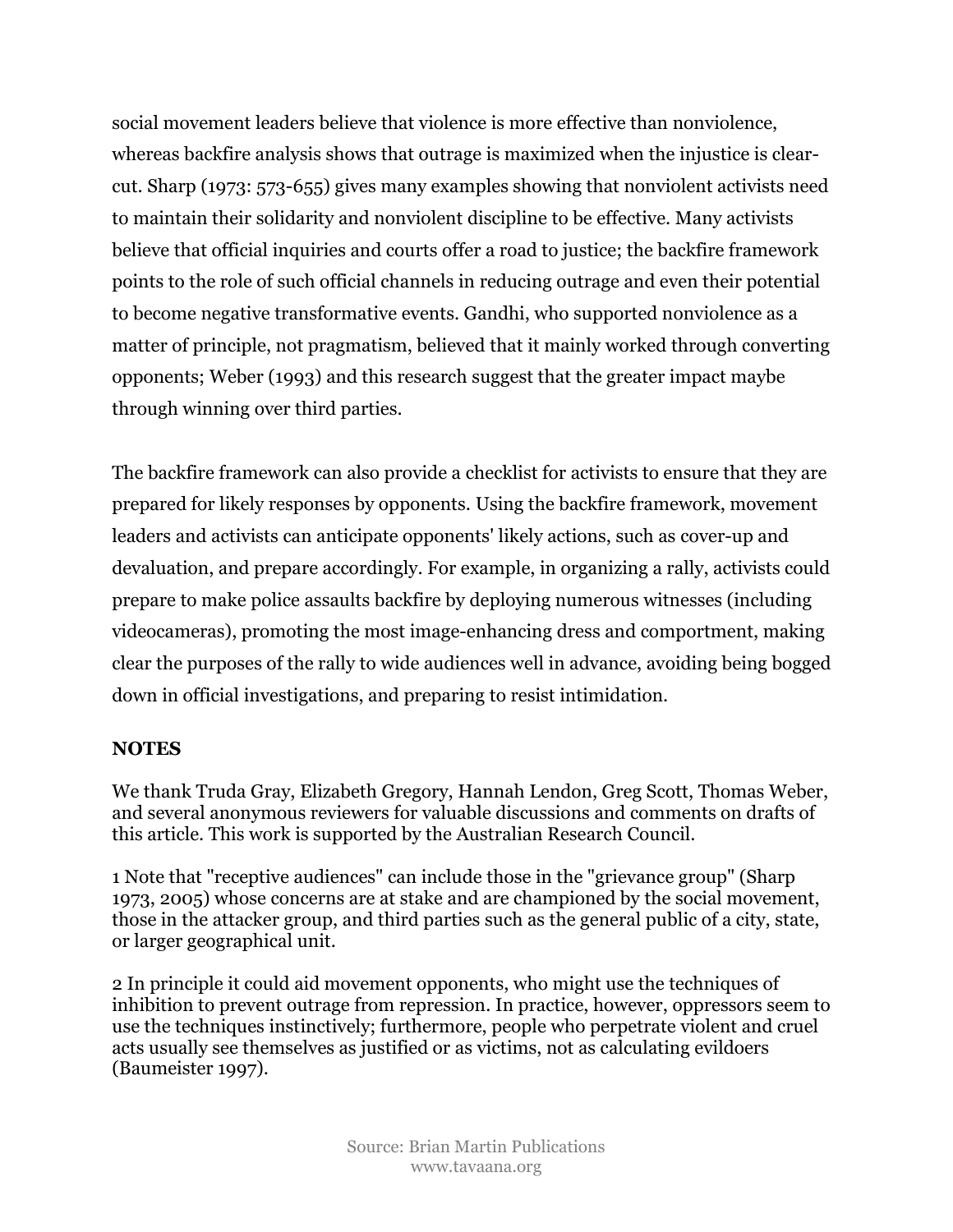#### REFERENCES

Anderson, David. 2005. Histories of the Hanged: The Dirty War in Kenya and the End of Empire. New York: Norton.

Barkan, Steven. 1984. "Legal Control of the Southern Civil Rights Movement." American Sociological Review 49(4): 552-565.

Baumeister, Roy F. 1997. Evil: Inside Human Violence and Cruelty. New York: Freeman.

Brown, Judith M. 1987. Gandhi: Prisoner of Hope. New Haven, CT: Yale University Press.

Cox, Steve, and Peter Carey. 1995. Generations of Resistance: East Timor. London: Cassell.

Chomsky, Noam, and Edward S. Herman. 1979. The Political Economy of Human Rights, Vol. 1: The Washington Connection and Third World Fascism. Boston: South End Press.

Culbert, Michael. 1977. Freedom from Cancer. New York: Simon and Schuster.

Dalton, Dennis. 1993. Mahatma Gandhi: Nonviolent Power in Action. New York: Columbia University Press.

Danner, Mark. 2004. Torture and Truth: America, Abu Ghraib, and the War on Terror. New York: New York Review Books.

Della Porta, Donatella. 1995. Social Movements, Political Violence, and the State. Cambridge, UK: Cambridge University Press.

Della Porta, Donatella, and Mario Diani. 1999. Social Movements: An Introduction. Malden, MA: Blackwell.

Della Porta, Donatella, and Herbert Reiter, eds. 1998. Policing Protest: The Control of Mass Demonstrations in Western Democracies. Minneapolis, MN: University of Minnesota Press.

Dunn, James. 2003. East Timor: A Rough Passage to Independence, 3d ed. Sydney: Longueville.

Edgerton, Robert B. 1989. Mau Mau: An African Crucible. New York: Free Press.

Elkins, Caroline. 2005. Imperial Reckoning: The Untold Story of Britain's Gulag in Kenya. New York: Henry Holt.

Epstein, Steven. 1996. Impure Science. Berkeley, CA: University of California Press.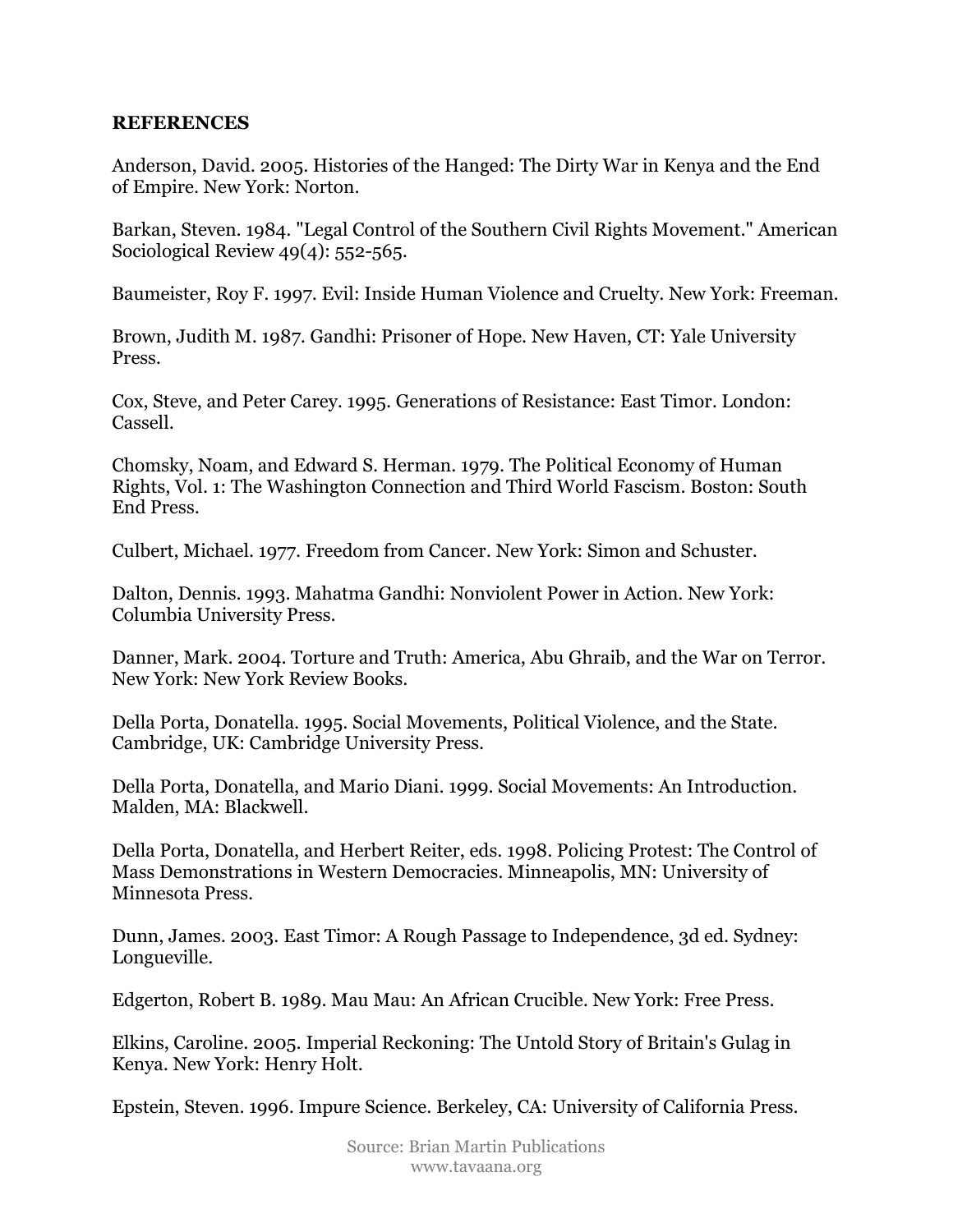Flacks, Richard. 2004. "Knowledge for What? Thoughts on the State of Social Movement Studies." Pp. 135-154 in Rethinking Social Movements, Jeff Goodwin and James Jasper, eds. Lanham, MD: Rowman and Littlefield.

Francisco, Ronald A. 2004. "After the Massacre: Mobilization in the Wake of Harsh Repression." Mobilization 9(2): 107-126.

------. 2005. "The Dictator's Dilemma." Pp. 58-81 in Repression and Mobilization, Christian Davenport, Hank Johnston, and Carol Mueller, eds. Minneapolis: University of Minnesota Press.

Fukuda, Chisako M. 2000. "Peace through Nonviolent Action: The East Timorese Resistance Movement's Strategy for Engagement." Pacifica Review 12(1): 17-31.

Gandhi, M. K. 1940. An Autobiography or the Story of My Experiments with Truth, 2d ed. Ahmedabad: Navajivan.

Gregg, Richard B. 1966 [1934]. The Power of Nonviolence. New York: Schocken Books.

Griffin, G. Edward. 1977. "The Hoax of the Proven Cancer Cure." Pp. 39-68 in Laetrile Case Histories, John Richardson and Patricia Griffin, eds. New York: Bantam.

Hess, David. 1999. "Suppression, Bias, and Selection in Science: The Case of Cancer Research." Accountability in Research 6: 245-257.

------. 2003. "CAM Cancer Therapies in Twentieth-Century North America: Examining Continuities and Change." Pp. 231-243 in The Politics of Healing, Robert Johnston, ed. New York: Routledge.

------. 2004. "Medical Modernization, Scientific Research Fields, and the Movement for Complementary and Alternative Cancer Therapies." Sociology of Health and Illness 26(6): 695-709.

------. 2005. "Technology- and Product-Oriented Movements: Approximating Social Movement Studies and STS." Science, Technology, and Human Values 30(4): 515-535.

------. 2006. "Antiangiogenesis Research and the Dynamics of Scientific Fields." Pp. 122- 149 in The New Political Sociology of Science, Scott Frickel and Kelly Moore, eds. Madison: University of Wisconsin Press.

Jamison, Andrew. 2001. Making Green Knowledge. Cambridge: Cambridge University Press.

Jansen, Sue Curry, and Brian Martin. 2003. "Making Censorship Backfire." Counterpoise  $7(3)$ : 5-15.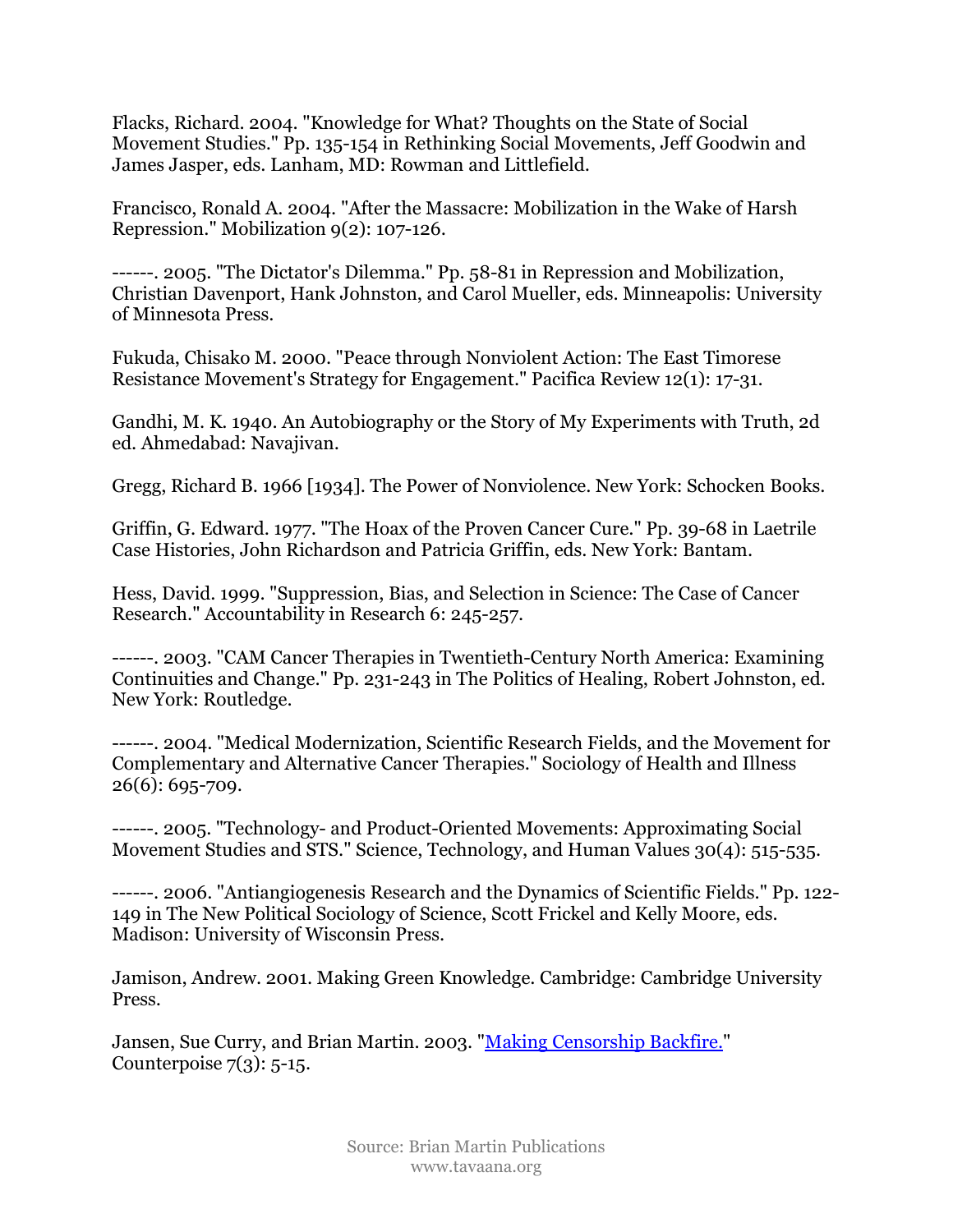------. 2004. "Exposing and Opposing Censorship: Backfire Dynamics in Freedom-of-Speech Struggles." Pacific Journalism Review, 10(1): 29-45.

Jasper, James M. 1997. The Art of Moral Protest: Culture, Biography, and Creativity in Social Movements. Chicago: University of Chicago Press.

------. 1998. "The Emotions of Protest: Affective and Reactive Emotions in and Around Social Movements." Sociological Forum 13(3): 397-424.

Jasper, James M., and Jane D. Poulsen. 1995. "Recruiting Strangers and Friends: Moral Shocks and Social Networks in Animal Rights and Anti-Nuclear Protests." Social Problems 42(4): 493-512.

Jolliffe, Jill. 1978. East Timor: Nationalism and Colonialism. Brisbane: University of Queensland Press.

Kalathil, Shanthi, and Taylor Boas. 2003. Open Networks, Closed Regimes: The Impact of the Internet on Authoritarian Rule. Washington, DC: Carnegie Endowment for International Peace.

Kohen, Arnold S. 1999. From the Place of the Dead: The Epic Struggles of Bishop Belo of East Timor. New York: St. Martin's Press.

Kohen, Arnold, and John Taylor. 1979. An Act of Genocide: Indonesia's Invasion of East Timor. London: TAPOL.

Koopmans, Ruud. 1993. "The Dynamics of Protest Waves: West Germany, 1965-1989." American Sociological Review 58(5): 637-658.

------. 1997. "Dynamics of Repression and Mobilization: The German Extreme Right in the 1990s." Mobilization 2(2): 149-164.

Markle, Gerald, and James Peterson. 1987. "Resolution of the Laetrile Controversy: Past Attempts and Future Prospects." Pp. 315-332 in Scientific Controversies: Case Studies in the Resolution and Closure of Disputes in Science and Technology. H. Tristram Engelhardt, Jr., and Arthur L. Caplan, eds. Cambridge, UK: Cambridge University Press.

Martin, Brian. 2004. "<u>Iraq Attack Backfire.</u>" Economic and Political Weekly 39(16): 1577-1583.

------. 2005. "The Beating of Rodney King: The Dynamics of Backfire." Critical Criminology 13: 307-326.

------. forthcoming. Justice Ignited: The Dynamics of Backfire. Lanham, MD: Rowman & Littlefield.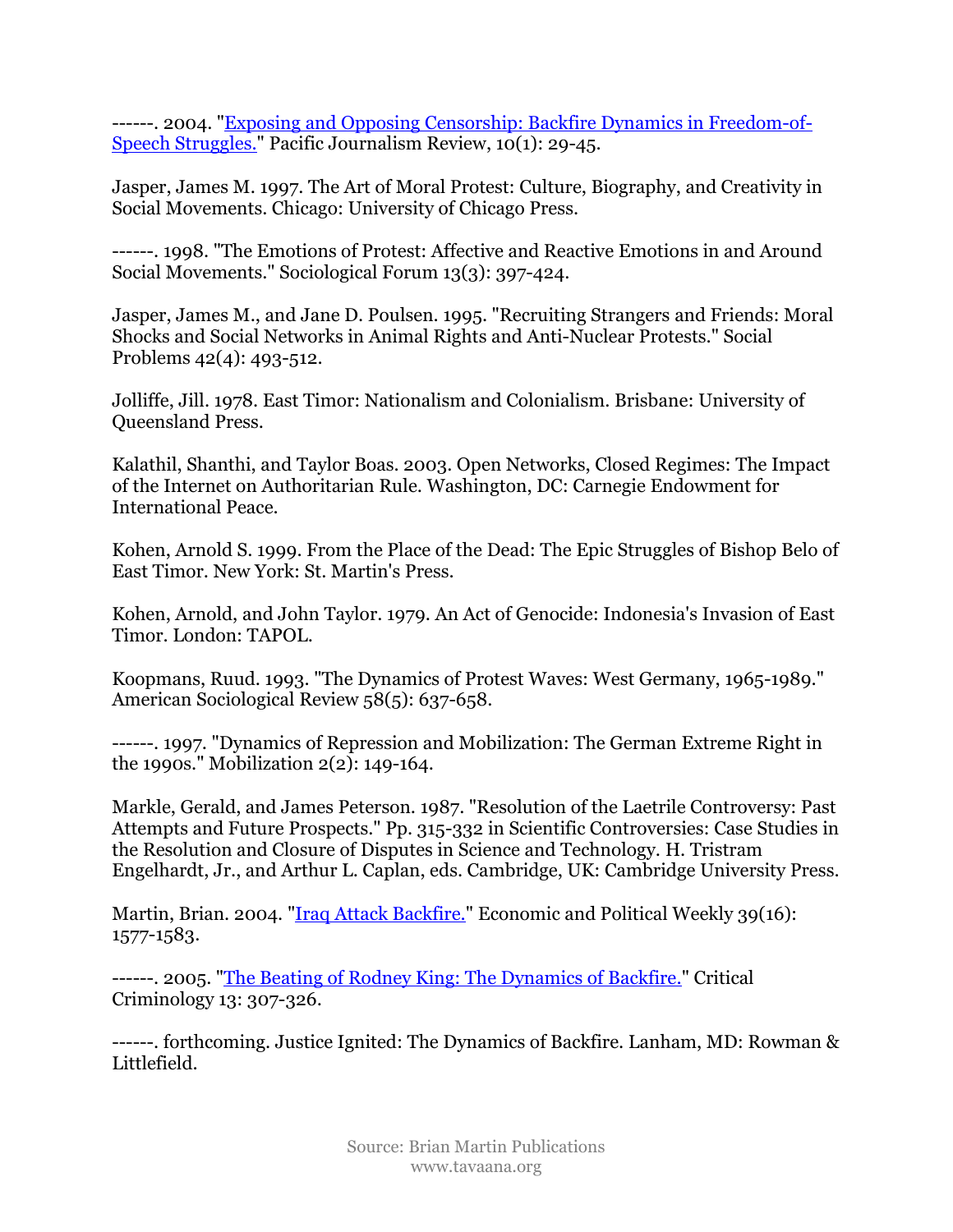Martin, Brian, and Wendy Varney. 2003. Nonviolence Speaks: Communicating against Repression. Cresskill, NJ: Hampton Press.

Marx, Gary. 1979. "External Efforts to Damage or Facilitate Social Movements: Some Patterns, Explanations, Outcomes, and Complications." Pp. 94-125 in The Dynamics of Social Movements, Mayer Zald and John McCarthy, eds. Cambridge, MA: Winthrop.

McAdam, Doug. 1999. Political Process and the Development of Black Insurgency 1930- 1970, 2d ed. Chicago: University of Chicago Press.

McAdam, Doug, and William Sewell, Jr. 2001. "It's About Time: Temporality in the Study of Social Movements and Revolutions." Pp. 89-125 in Silence and Voice in Contentious Politics, Ron Aminzade, Jack Goldstone, Doug McAdam, Elizabeth Perry, William Sewell, Sidney Tarrow, and Charles Tilly, eds. Cambridge: Cambridge University Press.

McAdam, Doug, Sidney Tarrow, and Charles Tilly. 2001. Dynamics of Contention. Cambridge, UK: Cambridge University Press.

McMillan, Andrew. 1992. Death in Dili. Sydney: Hodder and Stoughton.

Moore, Jr., Barrington. 1978. Injustice: The Social Bases of Obedience and Revolt. London: Macmillan.

Morris, Aldon. 2004. "Reflections on Social Movement Theory: Criticisms and Proposals." Pp. 233-246 in Rethinking Social Movements, Jeff Goodwin and James Jasper, eds. Lanham, MD: Rowman and Littlefield.

Moss, Ralph. 1996. The Cancer Industry. Brooklyn, NY: Equinox.

------. 2005. "Tijuana Cancer Clinics in the Post-NAFTA Era." Integrative Cancer Therapies  $4(1)$ : 65-85.

Moyer, Bill, with JoAnn McAllister, Mary Lou Finley, and Steven Soifer. 2001. Doing Democracy: The MAP Model for Organizing Social Movements. Gabriola Island, BC, Canada: New Society.

Nairn, Allan. 1997. "Foreword." Pp. xii-xxv in East Timor's Unfinished Struggle: Inside the Timorese Resistance, by Constâncio Pinto and Matthew Jardine. Boston, MA: South End Press.

Olzak, Susan, Maya Beasley, and Johan Oliver. 2003. "The Impact of State Reforms on Protest against Apartheid in South Africa." Mobilization 8(1): 27-50.

Opp, Karl-Dieter, and Wolfgang Roehl. 1990. "Repression, Micromobilization, and Political Protest." Social Forces 69(2): 521-547.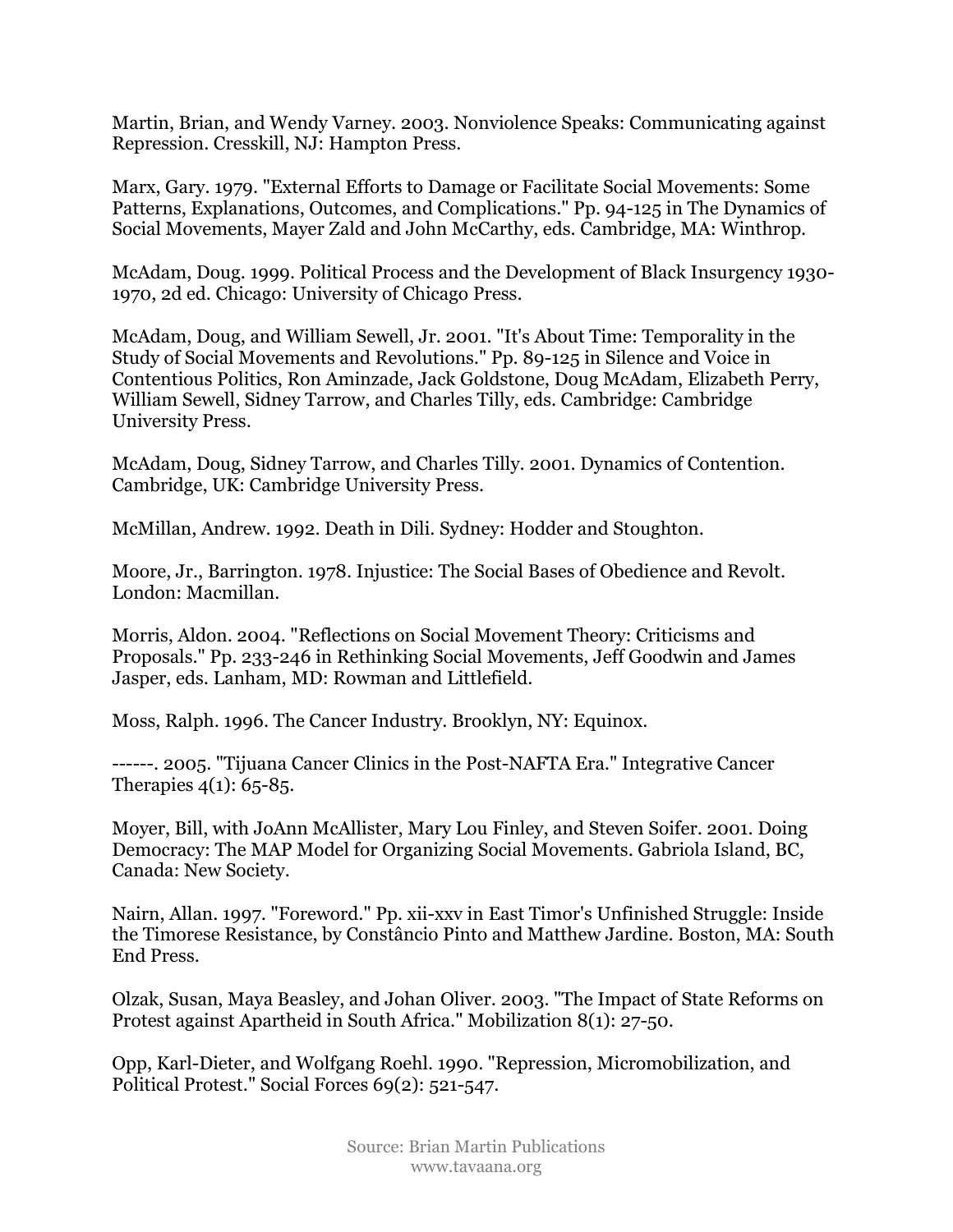O'Shaughnessy, Hugh. 2000. "Reporting East Timor: Western Media Coverage of the Conflict." Pp. 31-40 in The East Timor Question: The Struggle for Independence from Indonesia, Paul Hainsworth and Stephen McCloskey, eds. London: I. B. Tauris.

Petersen, James, and Gerald Markle. 1979. "The Laetrile Controversy." Pp. 159-180 in Controversy: Politics of Technical Decision, Dorothy Nelkin, ed. Beverly Hills, CA: Sage.

Pilger, John. 1994. Distant Voices. London: Vintage.

Rasler, Karen. 1996. "Concessions, Repression, and Political Protest in the Iranian Revolution." American Sociological Review 61(1): 132-152.

Richards, Evelleen. 1991. Vitamin C and Cancer: Medicine or Politics? New York: St. Martin's Press.

Richardson, John. 1977. "The Principles of Nuremberg." Pp. 91-104 in Laetrile Case Histories, John Richardson and Patricia Griffin, eds. New York: Bantam.

Ross, Jeffrey Ian, ed. 2000. Varieties of State Crime and Its Control. Monsey, NY: Criminal Justice Press.

Schock, Kurt. 2005. Unarmed Insurrections: People Power Movements in Nondemocracies. Minneapolis, MN: University of Minnesota Press.

Sharp, Gene. 1973. The Politics of Nonviolent Action. Boston: Porter Sargent.

Sharp, Gene. 2005. Waging Nonviolent Struggle: 20th Century Practice and 21st Century Potential. Boston: Porter Sargent.

Smith, Christian. 1996. Resisting Reagan: The U.S. Central America Peace Movement. Chicago: University of Chicago Press.

Smithey, Lee, and Lester R. Kurtz. 1997. "'We Have Bare Hands': Nonviolent Social Movements in the Soviet Bloc." Pp. 96-124 in Nonviolent Social Movements: A Geographical Perspective, Stephen Zunes, Lester R. Kurtz, and Sarah Beth Asher, eds. Malden, MA: Blackwell.

Stohl, Michael, and George A. Lopez, eds. 1984. The State as Terrorist: The Dynamics of Governmental Violence and Repression. Westport, CT: Greenwood.

Tarrow, Sidney. 1998. Power in Movement. New York: Cambridge University Press.

Tilly, Charles. 1978. From Mobilization to Revolution. Reading, MA: Addison-Wesley.

Titarenko, Larissa, John McCarthy, Clark McPhail, and Boguslaw Augustyn. 2001. "The Interaction of State Repression, Protest Form, and Protest Sponsor Strength during the